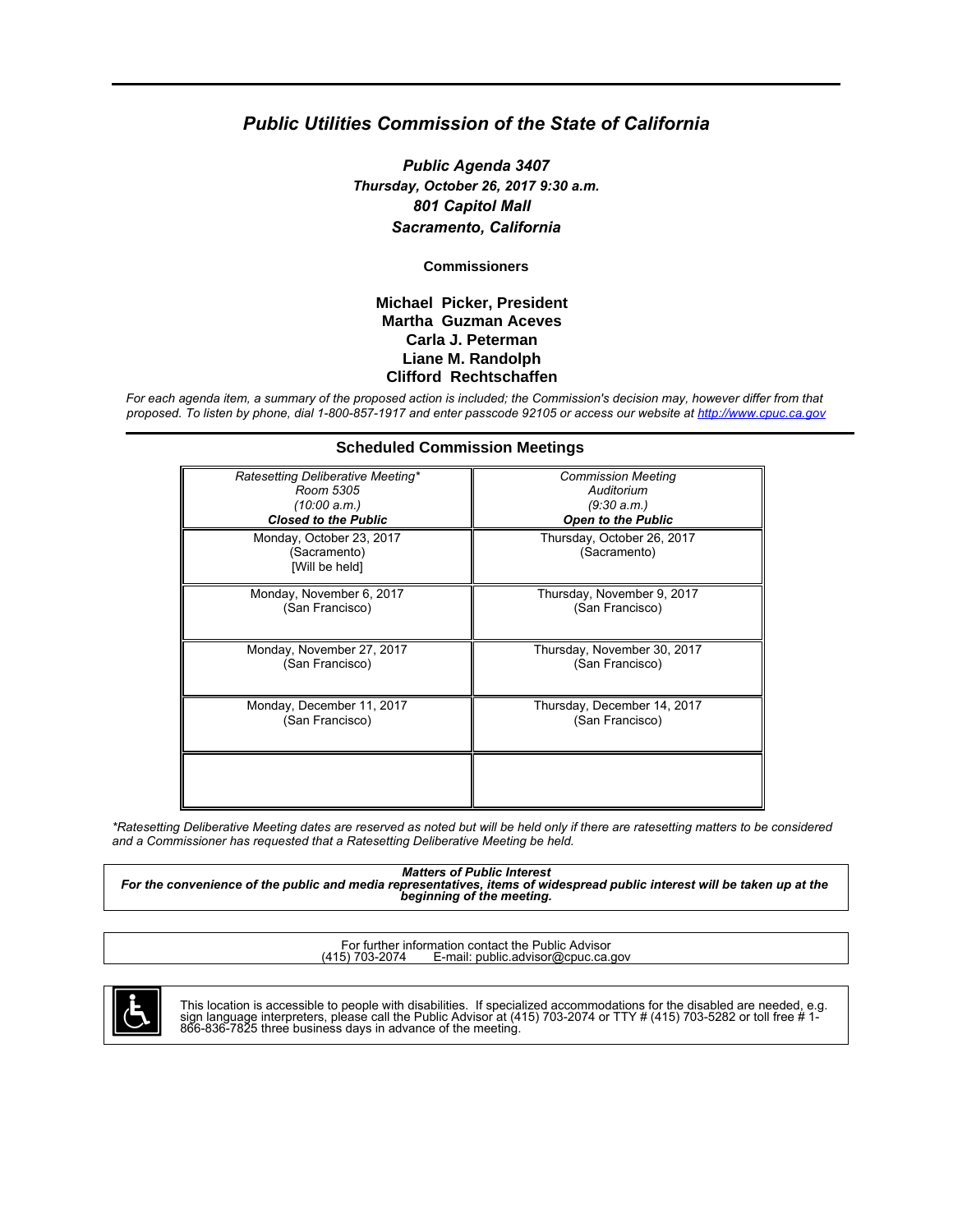# **PUBLIC COMMENT**

The following items are not subject to public comment:

- All items on the closed session agenda.
- 13, 18

#### **Public Comment**

#### **Consent Agenda**

*Items shown on the Consent Agenda will be taken up and voted on as a group in one of the first items of business of each Commission meeting. Items may be removed from the Consent Agenda for discussion on the Regular Agenda at the request of any Commissioner prior to the meeting.*

#### **Consent Agenda - Orders and Resolutions**

# 1 **Preliminary Categorizations and Hearing Determinations for Recently Filed Formal Applications**

[16026] Res ALJ 176-3407

### **PROPOSED OUTCOME:**

• Ratification of preliminary determination of category for proceedings initiated by application. The preliminary determinations are pursuant to Rule 7.1 of the Commission's Rules of Practice and Procedure.

### **ESTIMATED COST:**

• None.

<http://docs.cpuc.ca.gov/SearchRes.aspx?docformat=ALL&docid=197424382>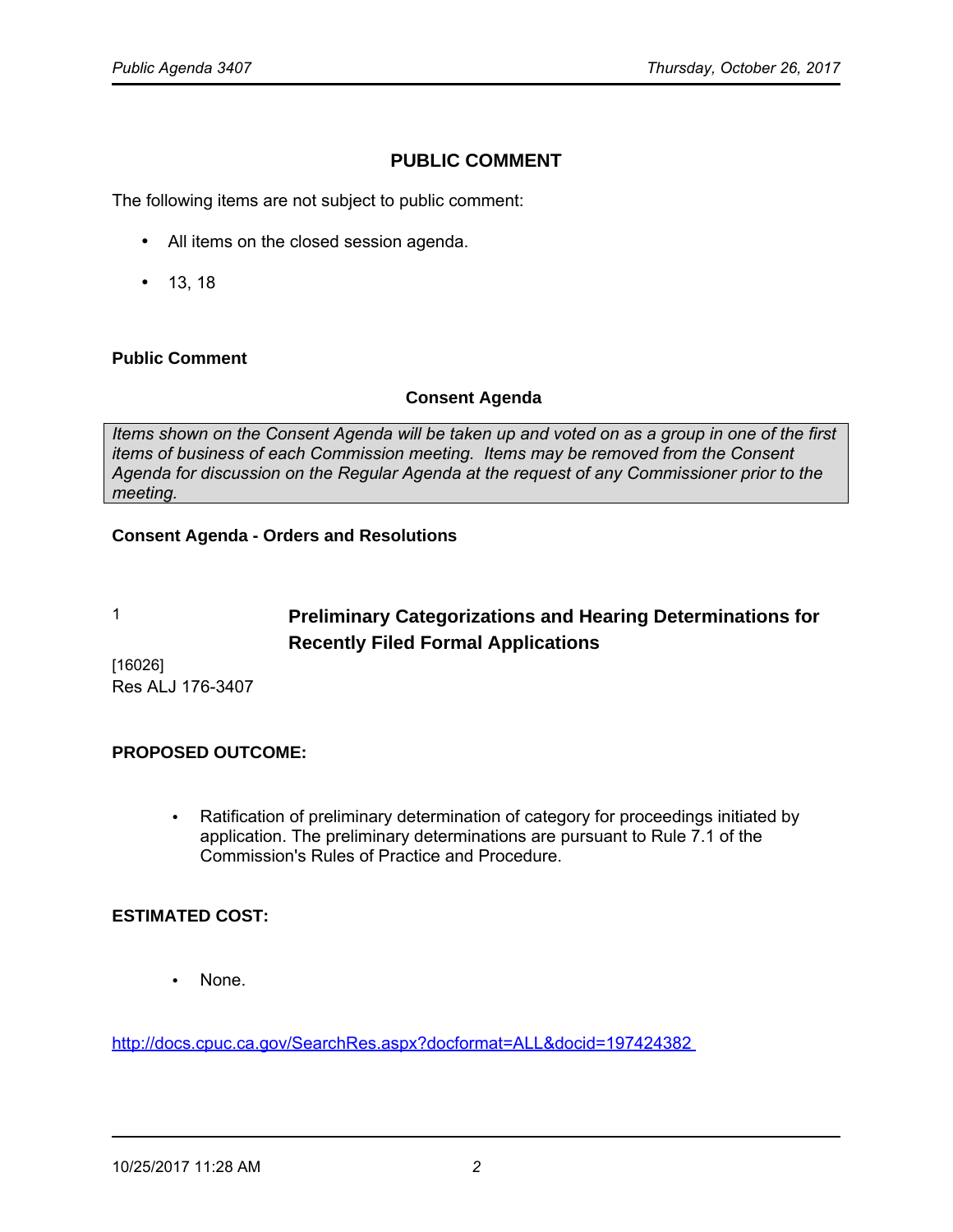2 **San Diego Gas & Electric Company Requests Approval to Offer Line Item Billing Service for a Home Protection Plan Service, on a Non-Tariffed Basis**

[15833]

Res E-4853, Advice Letter (AL) 2990-E and AL 2525-G filed October 27, 2016 - Related matters.

#### **PROPOSED OUTCOME:**

• Approves San Diego Gas & Electric Company's (SDG&E) Advice Letter 2990- E/2525-G, which proposes to offer Line Item Billing Service to its electric and gas customers, for an optional Home Protection Plan Service provided directly by a third-party home protection plan company (Vendor) on a non-tariffed basis.

#### **SAFETY CONSIDERATIONS:**

• SDG&E's proposed Line Item Billing for the third-party Vendor's Home Protection Plan Service provides safety benefits to customers.

#### **ESTIMATED COST:**

• No net cost to ratepayers. SDG&E estimates \$100,000/year of net revenue from the Line Item Billing Service.

<http://docs.cpuc.ca.gov/SearchRes.aspx?docformat=ALL&docid=197267800>

*Pub. Util. Code § 311* – *This item was mailed for Public Comment.*

| Agenda 3402, Item 4 8/10/2017 (Staff); |                                           |
|----------------------------------------|-------------------------------------------|
|                                        | Agenda 3403, Item 5 8/24/2017 (Peterman); |
| Agenda 3404, Item 4 9/14/2017 (Staff); |                                           |
| Agenda 3405, Item 2 9/28/2017 (Staff); |                                           |
| Agenda 3406, Item 2 10/12/2017 (Staff) |                                           |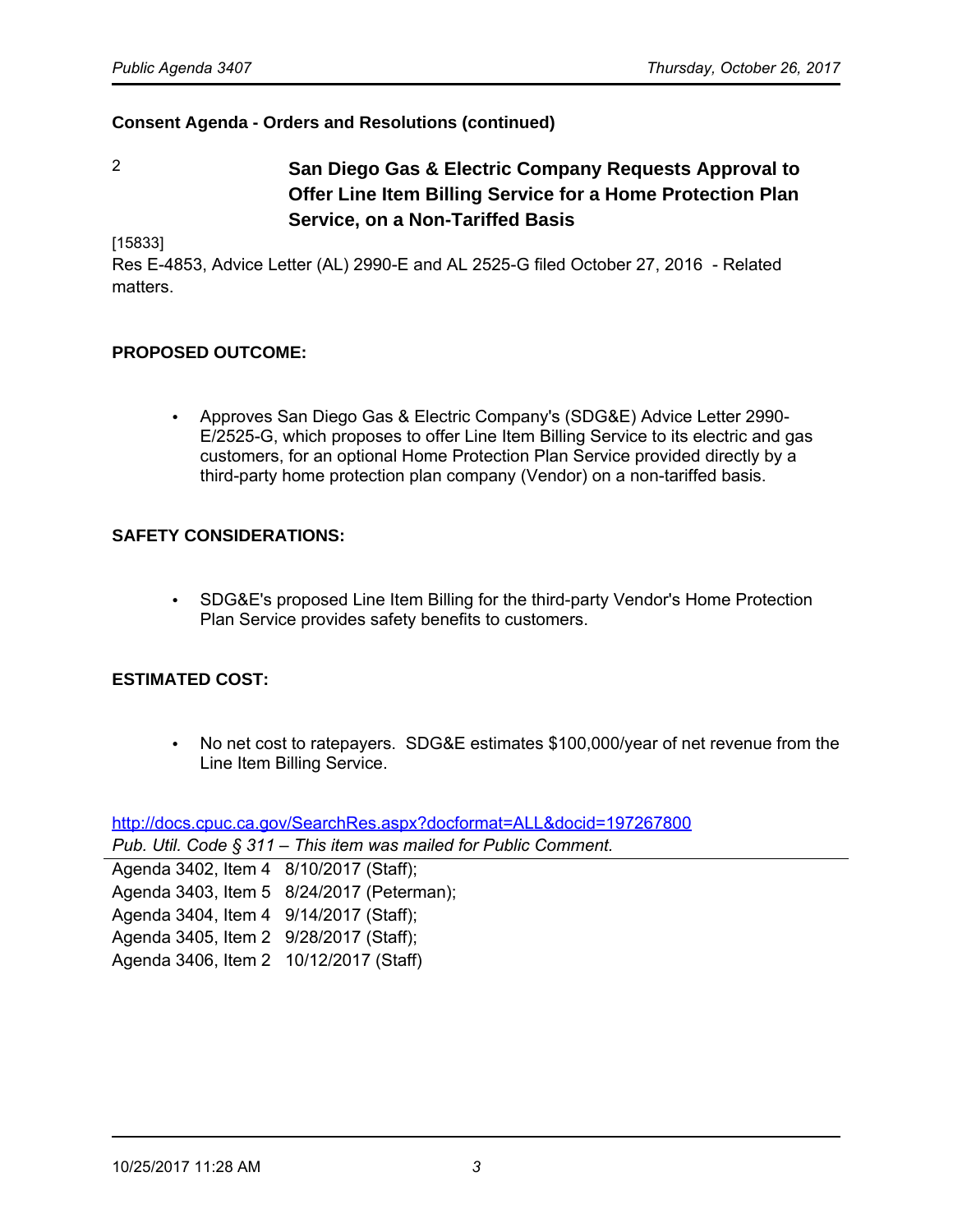3 **Liberty Utilities (Liberty CalPeco Electric) LLC Verification of the Attainment of the 89 Megawatt Load Trigger for Phase 2 of the Line 625/650 Upgrade Project Pursuant to Decision 15-03- 020**

[15937]

Res E-4883, Advice Letter 64-E filed October 14, 2016 - Related matters.

# **PROPOSED OUTCOME:**

• Denies Liberty Utilities (Liberty CalPeco Electric) LLC (Liberty CalPeco) authorization to commence with construction of Phase 2 of the North Lake Tahoe Powerline System Upgrade Project, Phase 2. The protest by North Tahoe Citizen Action Alliance is valid. Commission approval of Liberty CalPeco Advice Letter 64-E is denied.

# **SAFETY CONSIDERATIONS:**

• Effective administration of Liberty CalPeco is part of the responsibility of Liberty Utilities to meet their obligations under Public Utilities Code Section 451 to provide services that promote the safety, health, comfort, and convenience of their patrons, employees and the public.

### **ESTIMATED COST:**

• Liberty CalPeco has estimated the cost of Phase 2 construction at approximately \$9 million.

<http://docs.cpuc.ca.gov/SearchRes.aspx?docformat=ALL&docid=194273899> *Pub. Util. Code § 311* – *This item was mailed for Public Comment.*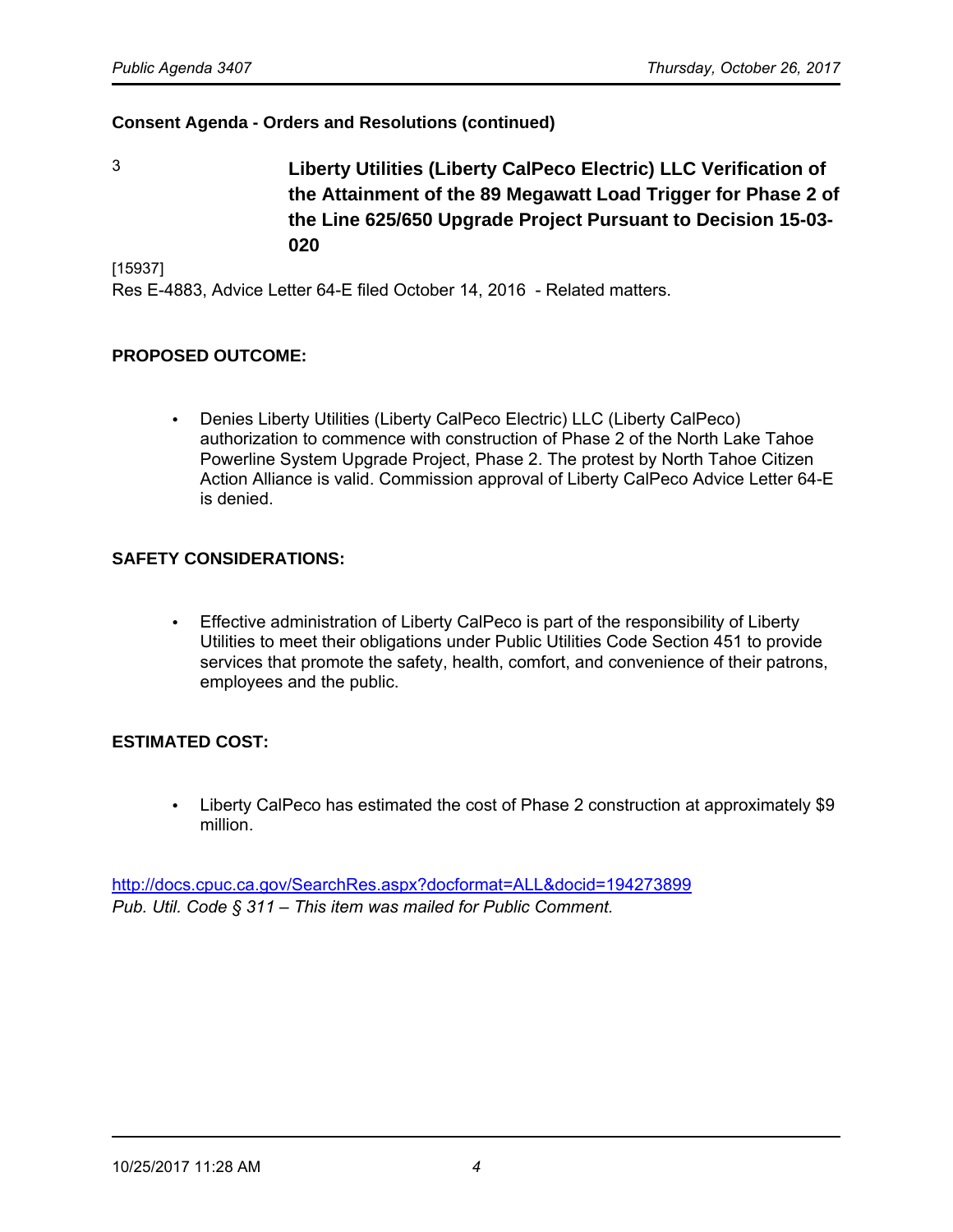4 **Affirms Water Division's Rejection of San Jose Water Company's Implementation of a Sales Reconciliation Mechanism and Increasing Rates Due to the Reduced Authorized Sales Forecast Requested in Advice Letter No. 501**

[15960]

Res W-5150, Advice Letter 501-W filed January 9, 2017 - Related matters.

#### **PROPOSED OUTCOME:**

• Affirms Water Division's rejection of San Jose Water Company's Advice Letter No. 501-W.

#### **SAFETY CONSIDERATIONS:**

• The resolution provides adequate revenues to the utility so that it can provide safe and reliable water service to its customers. The water served by the utility meets all applicable water quality standards set forth by the State Water Resources Control Board.

#### **ESTIMATED COST:**

• Not Applicable.

<http://docs.cpuc.ca.gov/SearchRes.aspx?docformat=ALL&docid=196916336> *Pub. Util. Code § 311* – *This item was mailed for Public Comment.*

Agenda 3405, Item 17 9/28/2017 (Staff)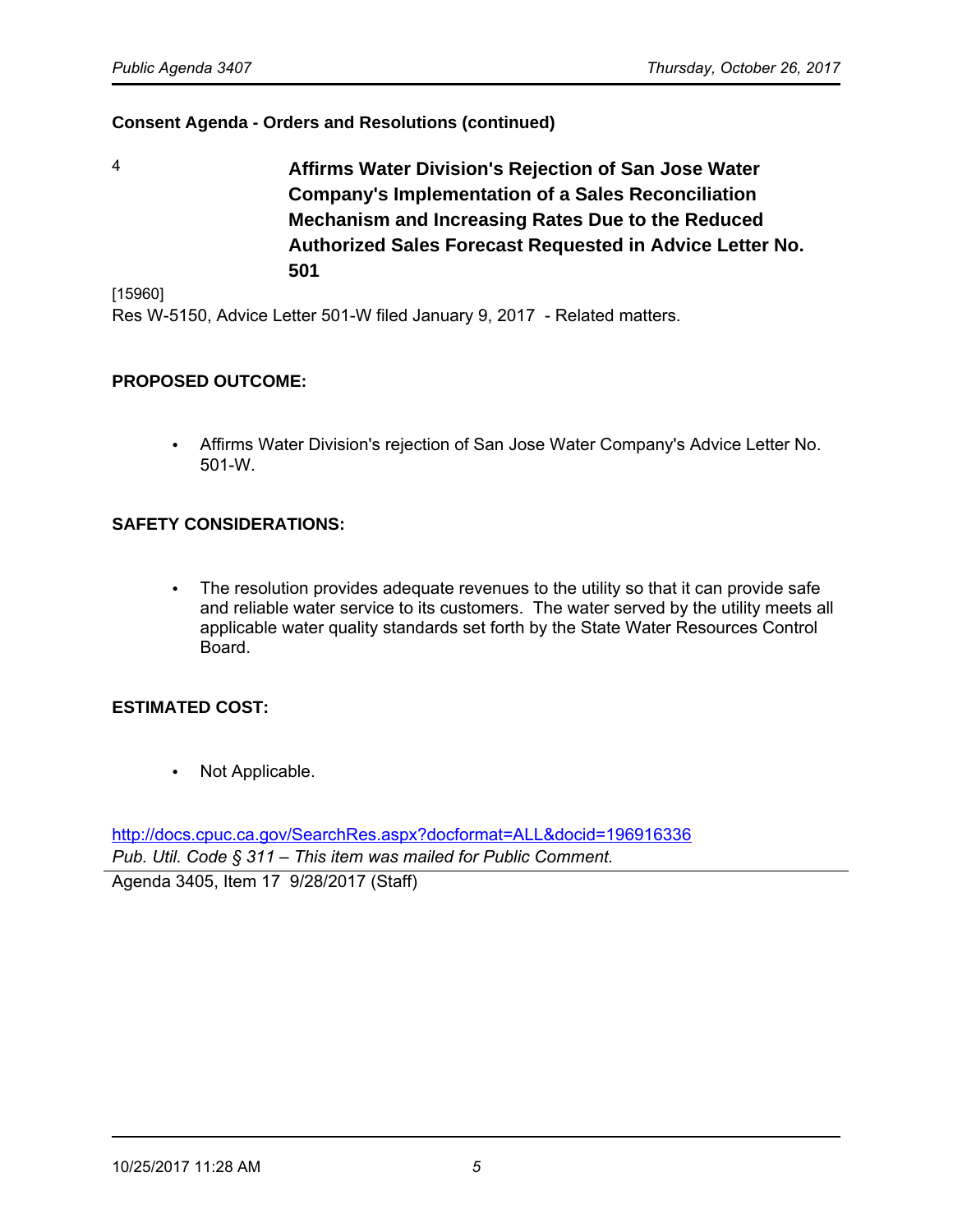5 **Grants Pacific Gas and Electric Company's Motion to Dismiss its Application for a Certificate of Public Convenience and Necessity for Contra Costa-Oakley Generating Station 230 Kilovolt Transmission Line**

[15984]

A15-06-015

In the Matter of the Application of Pacific Gas and Electric Company for a Certificate of Public Convenience and Necessity for the Contra Costa-Oakley Generating Station 230 kV Transmission Line Pursuant to General Order 131-D.

# **PROPOSED OUTCOME:**

- Pacific Gas and Electric Company's Application is dismissed without prejudice.
- Closes the proceeding.

# **SAFETY CONSIDERATIONS:**

• This decision does not order any actions by the utilities relating to safety.

### **ESTIMATED COST:**

• No additional costs are anticipated.

(Comr Rechtschaffen - Judge DeAngelis) <http://docs.cpuc.ca.gov/SearchRes.aspx?docformat=ALL&docid=197581411> *Pub. Util. Code § 311* – *This item was mailed for Public Comment. Pub. Util. Code §1701.1 -- This proceeding is categorized as Ratesetting.* Agenda 3406, Item 11 10/12/2017 (Staff)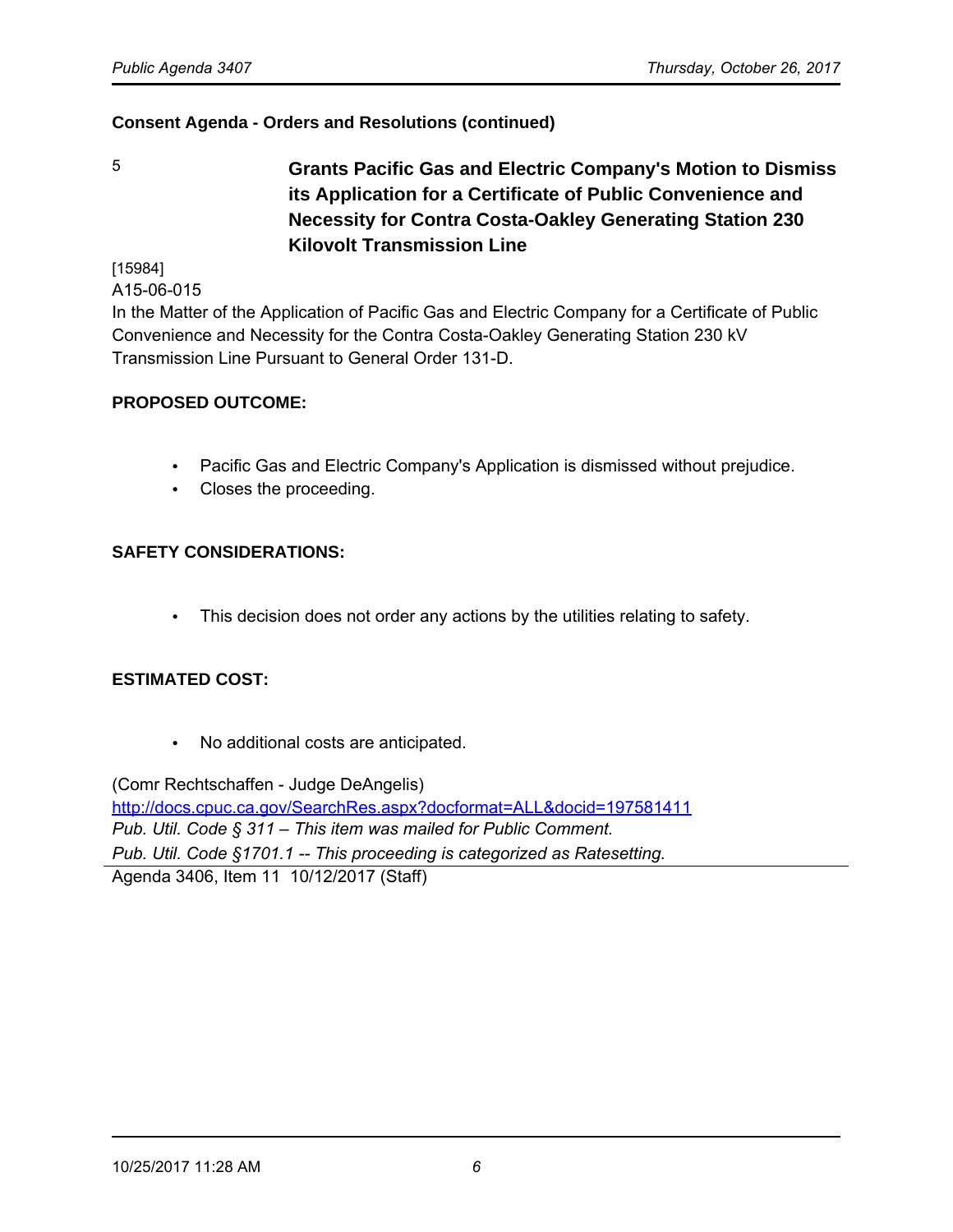6 **Bay Area Rapid Transit District Communications-Based Train Control Safety and Security Certification Plan Resolution**

[16000] Res ST-206

#### **PROPOSED OUTCOME**:

• Grants the request of the Bay Area Rapid Transit (BART) for approval of the Safety and Security Certification Plan for the Communications-Based Train Control (CBTC) project.

#### **SAFETY CONSIDERATIONS**:

• ST-206 considers the safety of the public and employees who might be affected by the construction and the operations of the BART CBTC Project. The Safety Certification Plan meets the requirements set forth in General Order 164-D and identifies the processes and testing that will certify the project as meeting established safety standards to place in passenger service.

### **ESTIMATED COST:**

• Not within the scope of this resolution.

<http://docs.cpuc.ca.gov/SearchRes.aspx?docformat=ALL&docid=197539126> *Pub. Util. Code § 311* – *This item was mailed for Public Comment.*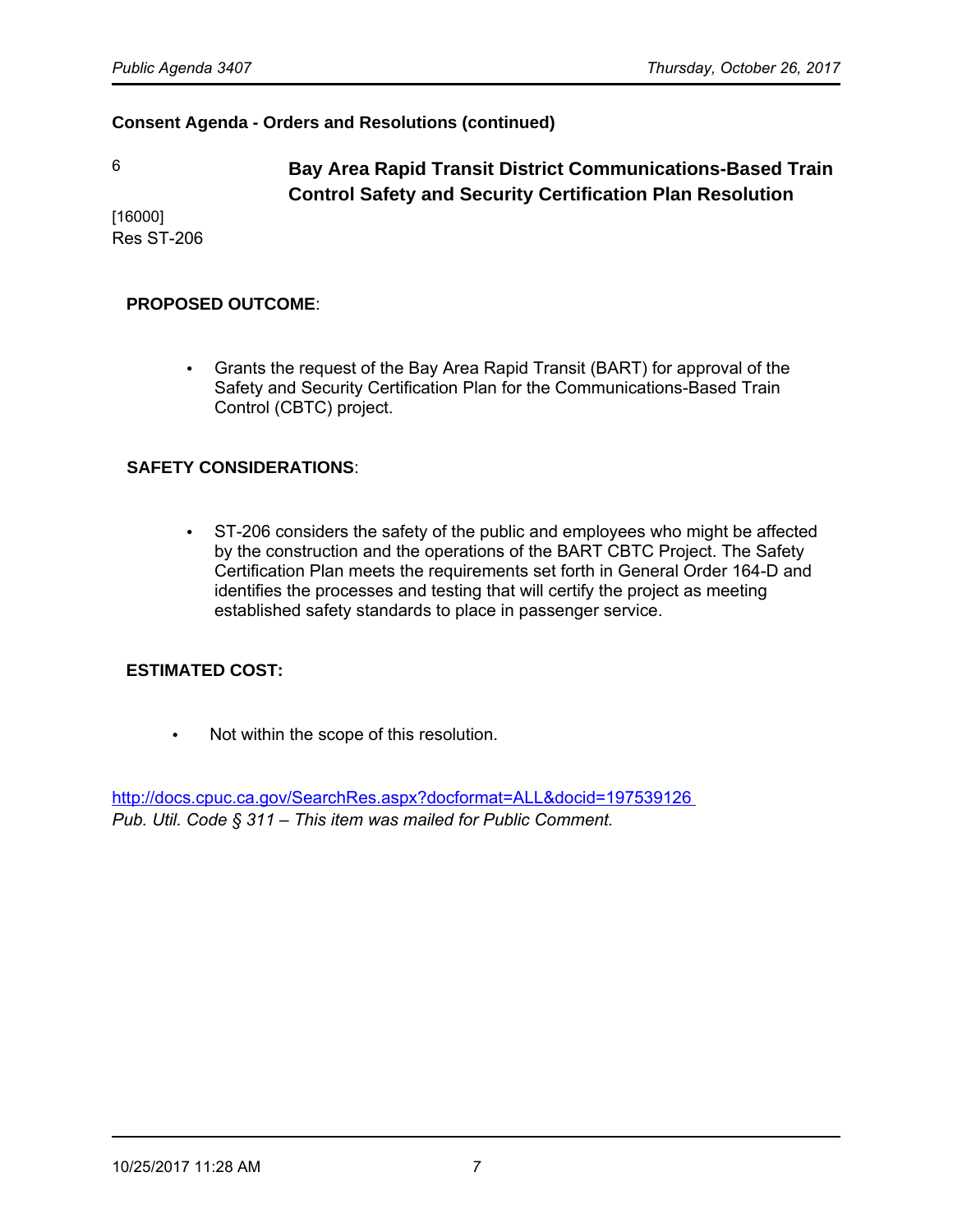7 **Approves Rural Water Company's Application to Transfer Utility Assets and Cypress Ridge Sewer Co. Application for a Certificate of Public Convenience and Necessity. Assesses a Fine of \$12,000 Against Rural Water Company**

#### [16001]

A15-08-025, A15-12-015 - Related matters.

In the Matter of the Application of Cypress Ridge Sewer Co. for a Certificate of Public Convenience and Necessity to Provide Sewer Utility Service to the Cypress Ridge Development in San Luis Obispo County, California. Consolidated application includes Rural Water Company.

### **PROPOSED OUTCOME:**

- Authorizes the transfer of sewer utility assets by Rural Water Company to Cypress Ridge Sewer Co.
- Relieves Rural Water Company of its public utility obligation to provide sewer services.
- Grants a Certificate of Public Convenience and Necessity (CPCN) to Cypress Ridge Sewer Co. to provide sewer utility services to its customers in the Cypress Ridge Subdivision in San Luis Obispo County, California.
- Assesses a fine of \$12,000 against Rural Water Company for its unauthorized transfer of sewer utility assets.
- Closes the proceedings.

### **SAFETY CONSIDERATIONS:**

• Grant of a CPCN to Cypress Ridge Sewer Co. will allow the company to continue to provide safe and reliable sewer utility services to its customers.

### **ESTIMATED COST:**

- Assesses a fine of \$12,000 against Rural Water Company.
- There are no other costs and the most current tariffs shall continue to be applied.

(Comr Guzman Aceves - Judge Lirag)

<http://docs.cpuc.ca.gov/SearchRes.aspx?docformat=ALL&docid=197524990> *Pub. Util. Code § 311* – *This item was mailed for Public Comment. Pub. Util. Code §1701.1 -- This proceeding is categorized as Ratesetting.*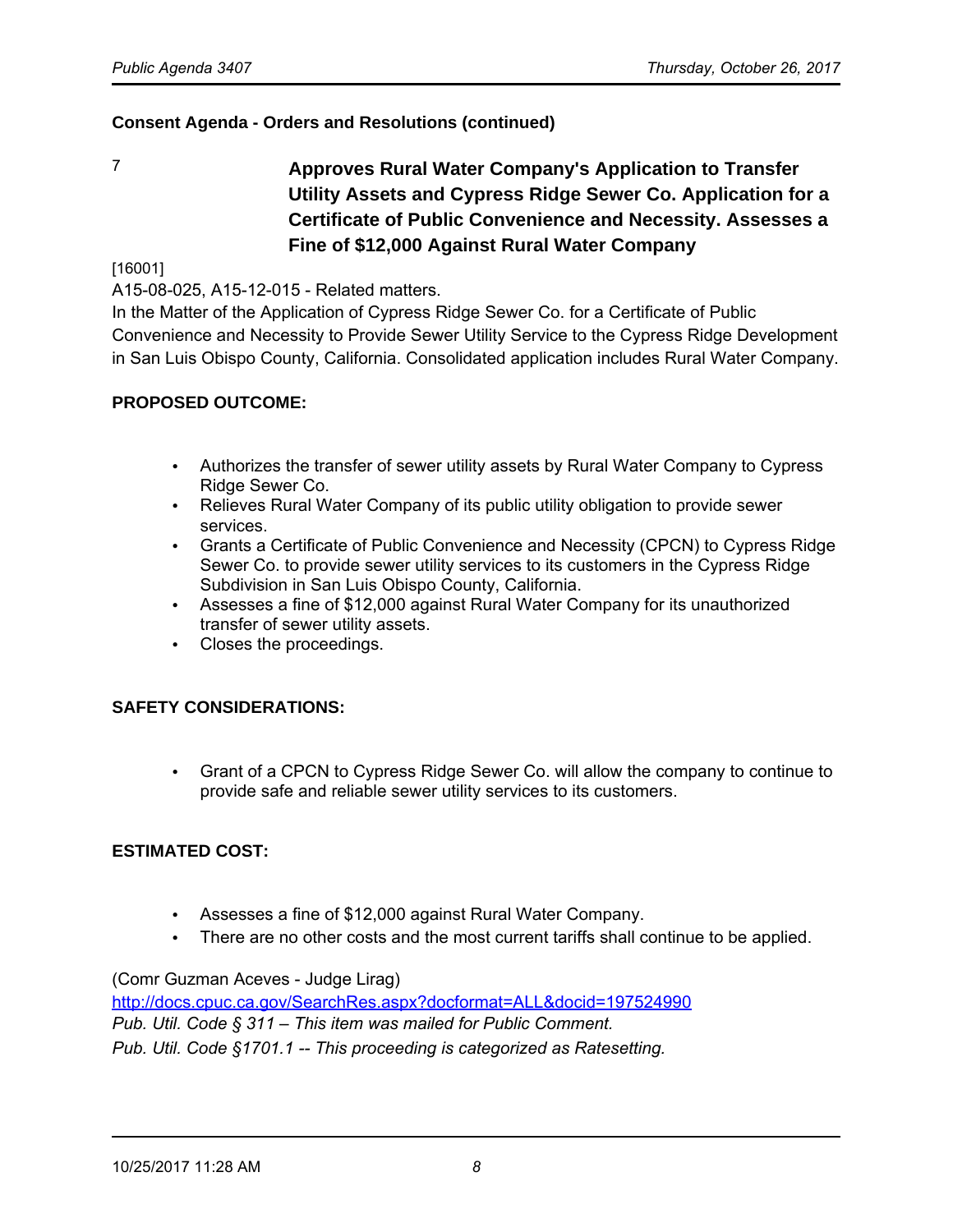8 **Llano Del Rio Water Company's General Rate Increase to Produce Additional Annual Revenues for Test Year 2017 and for Escalation Year 2018**

[16003]

Res W-5151, Advice Letter 34-W filed June 5, 2017 - Related matters.

#### **Proposed Outcome:**

- Grants authority under Public Utilities Code Section 454 to Llano Del Rio (Llano Del Rio) Water Company to file a supplemental advice letter (AL) with the revised rate schedules for Test Year 2017 attached to this Resolution in Appendix B, and concurrently cancel its presently effective Rate Schedules No. 1, General Metered Service and No. 3L, Irrigation Service.
- The effective date of the revised schedules shall be five days after the date of filing.
- Grants authority under Public Utilities Code Section 454 to Llano Del Rio to file a Tier 1 AL one year from the date of this Resolution with the revised rate schedule for Escalation Year 2018 attached to this Resolution in Appendix B, and concurrently cancel its then effective Rate Schedule No. 1, General Metered Service.
- The effective date of the revised schedule shall be five days after the date of filing.
- The bill for average usage will increase 10.3% in 2017 and 9.4% in 2018.

#### **Safety Considerations:**

• The resolution provides adequate revenues to the utility so that it can provide safe and reliable water service to its customers. The water served by the utility meets all applicable water quality standards set forth by the State Water Resources Control Board.

#### **Estimated Cost:**

• \$35,446 or 19.9% for test year 2017 and \$23,049 or 10.8% for escalation year 2018, to be paid for by the Llano Del Rio Water Company's ratepayers.

<http://docs.cpuc.ca.gov/SearchRes.aspx?docformat=ALL&docid=197651870> *Pub. Util. Code § 311* – *This item was mailed for Public Comment.*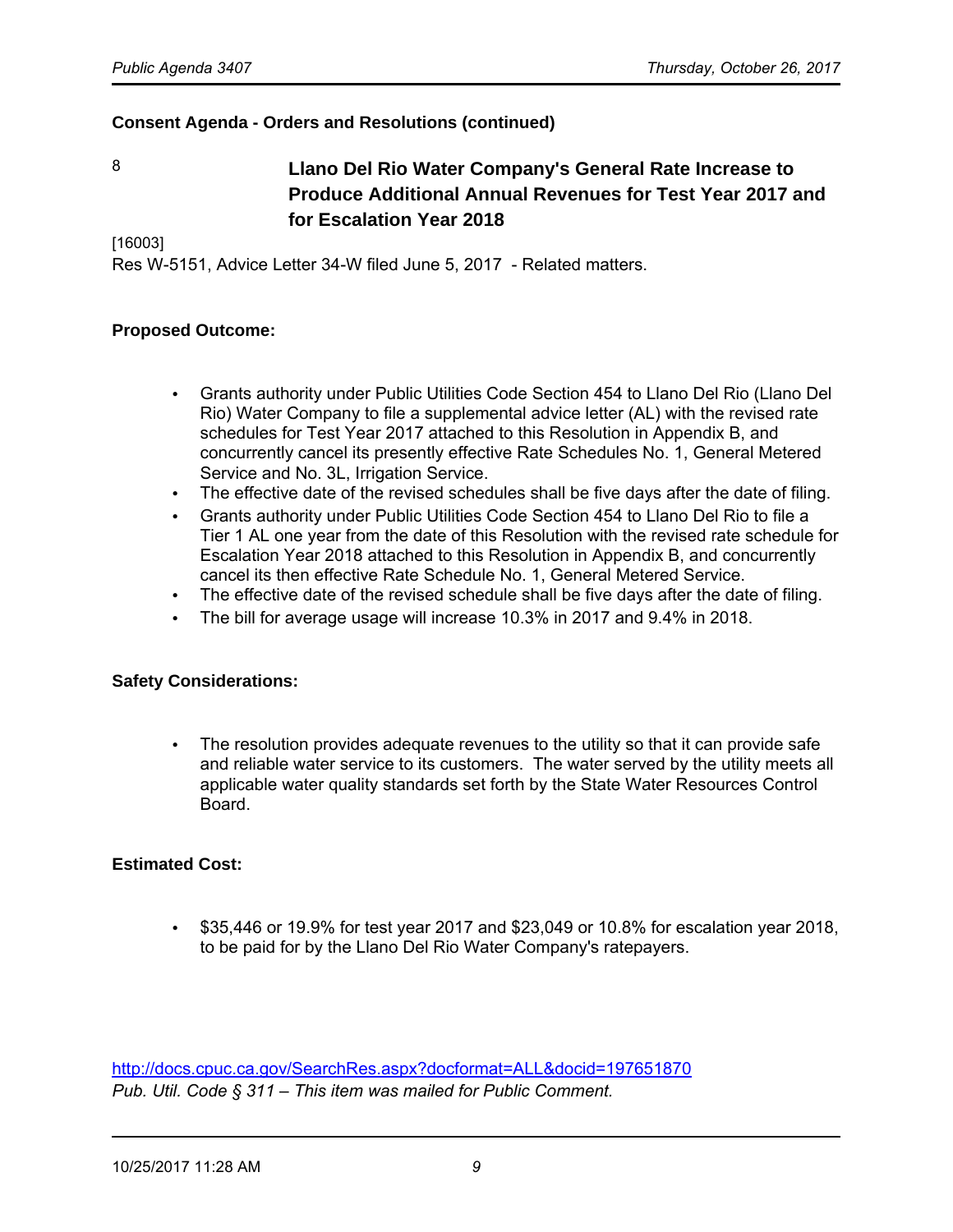# 9 **Grants Exemptions from § 830 and § 851 of the Public Utilities Code and Allows Encumbrance of Assets. Denies Request for Continuing Exemptions for Similar Transactions**

[16004]

A17-01-024

Joint Application of Wild Goose Storage, LLC and Lodi Gas Storage, L.L.C. for an Order Pursuant to Sections 829 and 853 of the Public Utilities Code to Exempt from Commission Authorization the Encumbrance of the Assets of Wild Goose Storage, LLC and Lodi Gas Storage, L.L.C. and the Issuance of a Corporate Guarantee to Secure the Financing of certain Affiliates of the Utilities or in the Alternative for Authorization for the Same Relief under Sections 830 and 851.

# **PROPOSED OUTCOME:**

- Grants requested exemptions by Wild Goose Storage, LLC and Lodi Gas Storage, LLC (collectively, Joint Applicants) from § 830 and § 851 of the Public Utilities Code.
- Allows Joint Applicants to encumber their respective assets to serve as security for a refinancing transaction involving their senior affiliate companies, until the maturity date of the refinancing transaction at the end of 2018.
- Denies request for continuing exemptions from § 830 and § 851 of the Public Utilities Code, for similar transactions in the future.
- Closes the proceeding.

### **SAFETY CONSIDERATIONS:**

• The proposed encumbrance of assets as described in the application does not impair Joint Applicants' respective abilities to continue to provide safe and reliable services and comply with new safety regulations.

### **ESTIMATED COST:**

• Costs associated with the encumbrance of Joint Applicants' assets shall be borne by Joint Applicants and/or their affiliate companies.

#### (Comr Rechtschaffen - Judge Lirag)

<http://docs.cpuc.ca.gov/SearchRes.aspx?docformat=ALL&docid=197856326> *Pub. Util. Code § 311* – *This item was mailed for Public Comment. Pub. Util. Code §1701.1 -- This proceeding is categorized as Ratesetting.*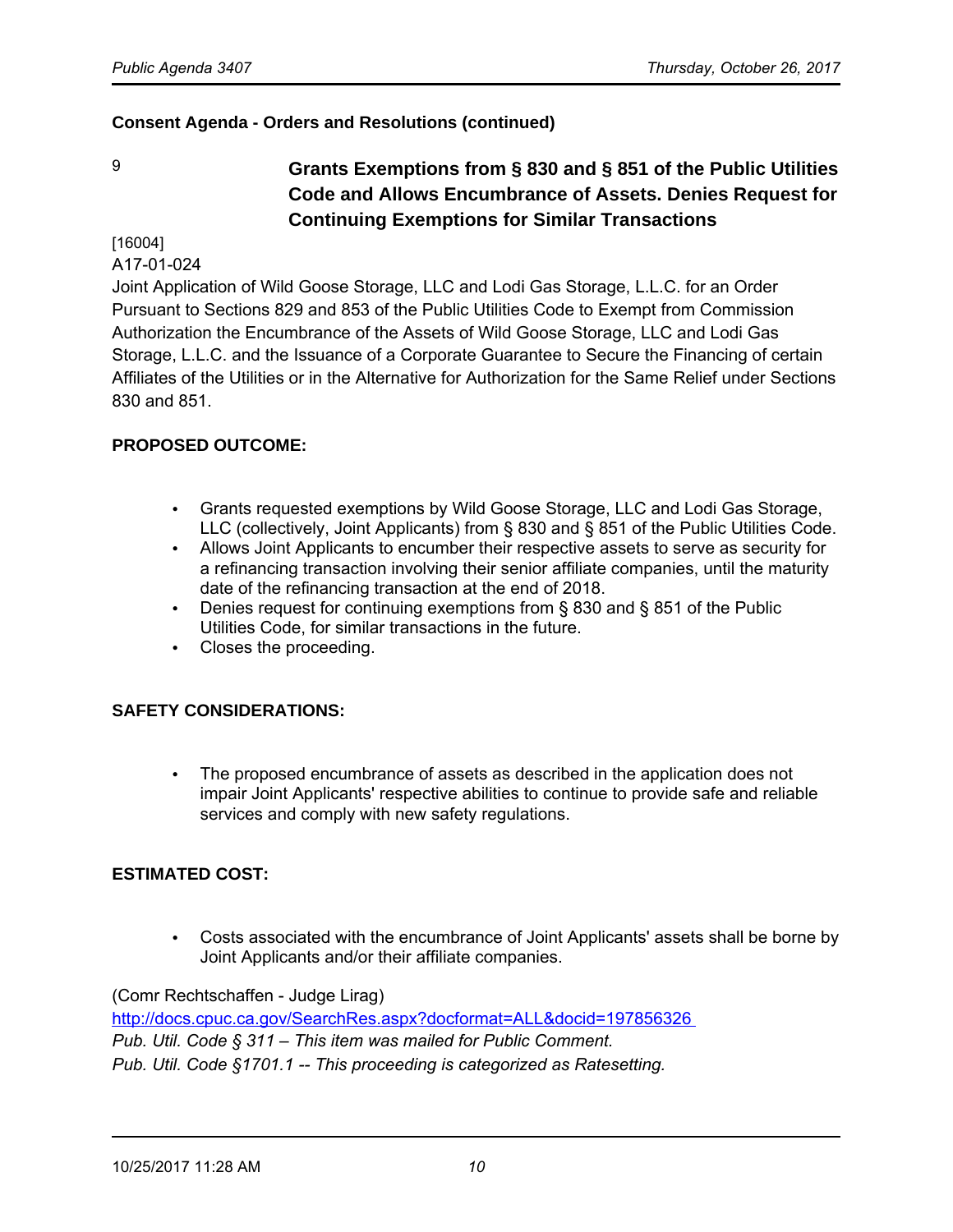# 10 **Petition to Modify Decision 15-09-011**

[16005]

A14-12-003

Application of the City of San Diego for Authority to modify the Park Boulevard At-Grade Crossing of three light rail vehicle tracks of the Metropolitan Transit System and two heavy rail tracks of the BNSF Railway Company in the City of San Diego, County of San Diego, California.

### **PROPOSED OUTCOME:**

- Grants the petition to modify the Park Boulevard crossing.
- Modifies Decision 15-09-011 to allow revised plans, including Event Traffic Management Plan, to be reviewed by the Commission's Safety and Enforcement Division (SED) for consistency with this decision.
- Delegates to SED to review compliance filings for approval.
- Closes the proceeding.

# **SAFETY CONSIDERATIONS:**

• This decision and the modifications to Decision 15-09-011 resolves safety concerns to promote safer pedestrian, vehicle and emergency response passage in and around Petco Park during various events and over rail crossing in the high-traffic San Diego downtown area.

### **ESTIMATED COST:**

• No additional cost is anticipated to be incurred due to the modifications authorized in this decision.

(Comr Randolph - Judge Kim)

<http://docs.cpuc.ca.gov/SearchRes.aspx?docformat=ALL&docid=197804780> *Pub. Util. Code § 311* – *This item was mailed for Public Comment. Pub. Util. Code §1701.1 -- This proceeding is categorized as Ratesetting.*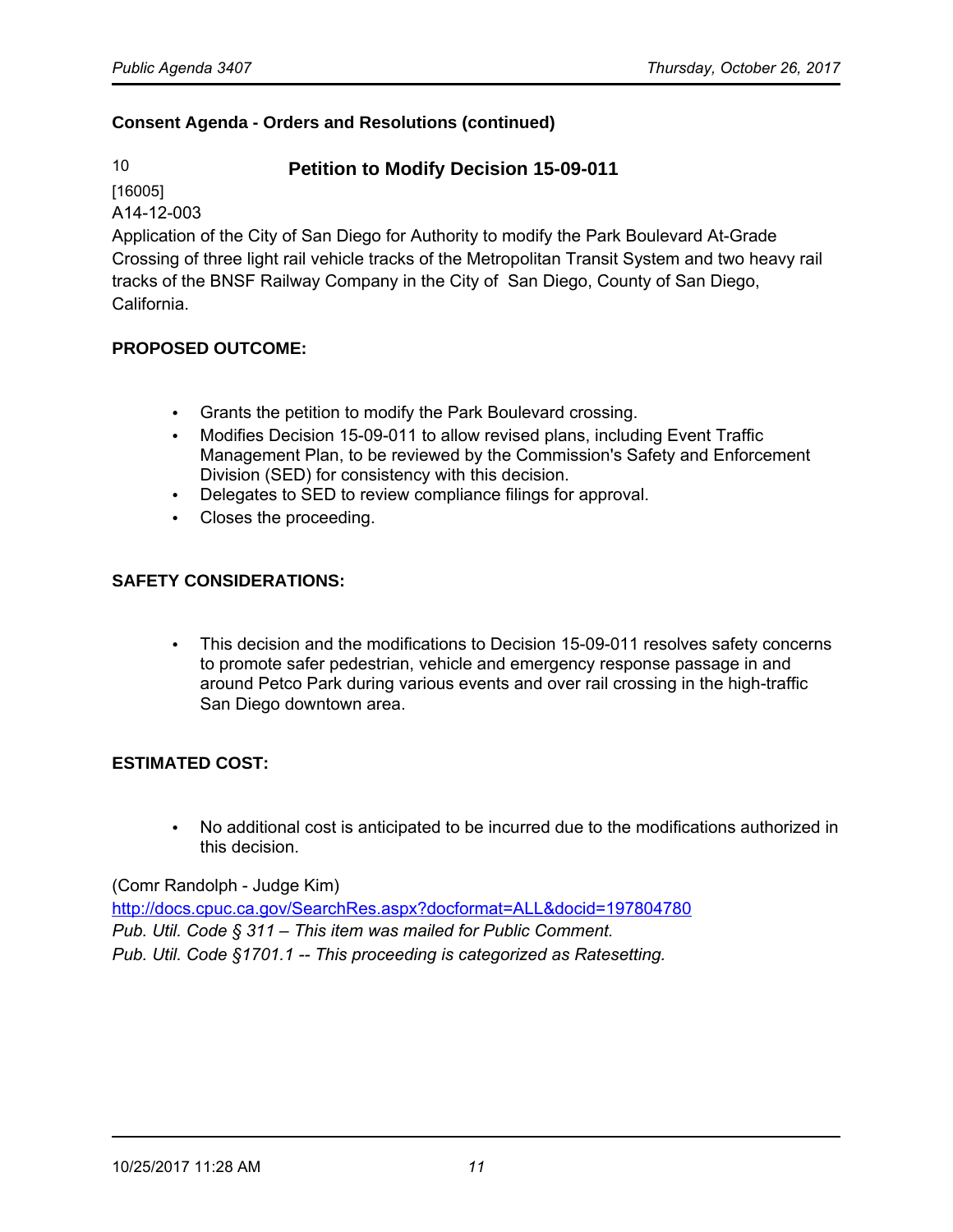11 **Authorize Pacific Gas and Electric Company, Southern California Edison Company, and San Diego Gas & Electric Company to Continue their Current Method of Billing California Alternative Rates for Energy and Family Electric Rate Assistance Program-Eligible Customers who have also Elected Green Tariff/Shared Renewables**

[16006]

Res E-4880 , Pacific Gas and Electric Company's Advice Letter (AL) 4976-E filed December 12, 2016, Southern California Edison Company's AL 3536-E filed Decemebr 21, 2016, San Diego Gas & Electric Company's AL 3024-E filed December 21, 2016 - Related matters.

### **PROPOSED OUTCOME:**

• Adopts Pacific Gas and Electric Company (PG&E), Southern California Edison Company (SCE), and San Diego Gas & Electric Company's (SDG&E), collectively Investor-Owned Utilities (IOU) proposed tariff changes for the California Alternative Rates for Energy (CARE) and Family Electric Rate Assistance Program (FERA) discount for low-income customers who take service under the Green Tariff Shared Renewables (GTSR) rates pursuant to Decision (D.) 16-11-022 on CARE and Energy Savings Assistance program applications.

### **SAFETY CONSIDERATIONS:**

There is no impact on safety.

### **ESTIMATED COST:**

• There is no anticipated cost impact: for CARE and FERA-eligible customers, the IOU billing systems are already applying the GTSR charges as outlined in D.16-11- 022.

<http://docs.cpuc.ca.gov/SearchRes.aspx?docformat=ALL&docid=197808009> *Pub. Util. Code § 311* – *This item was mailed for Public Comment.*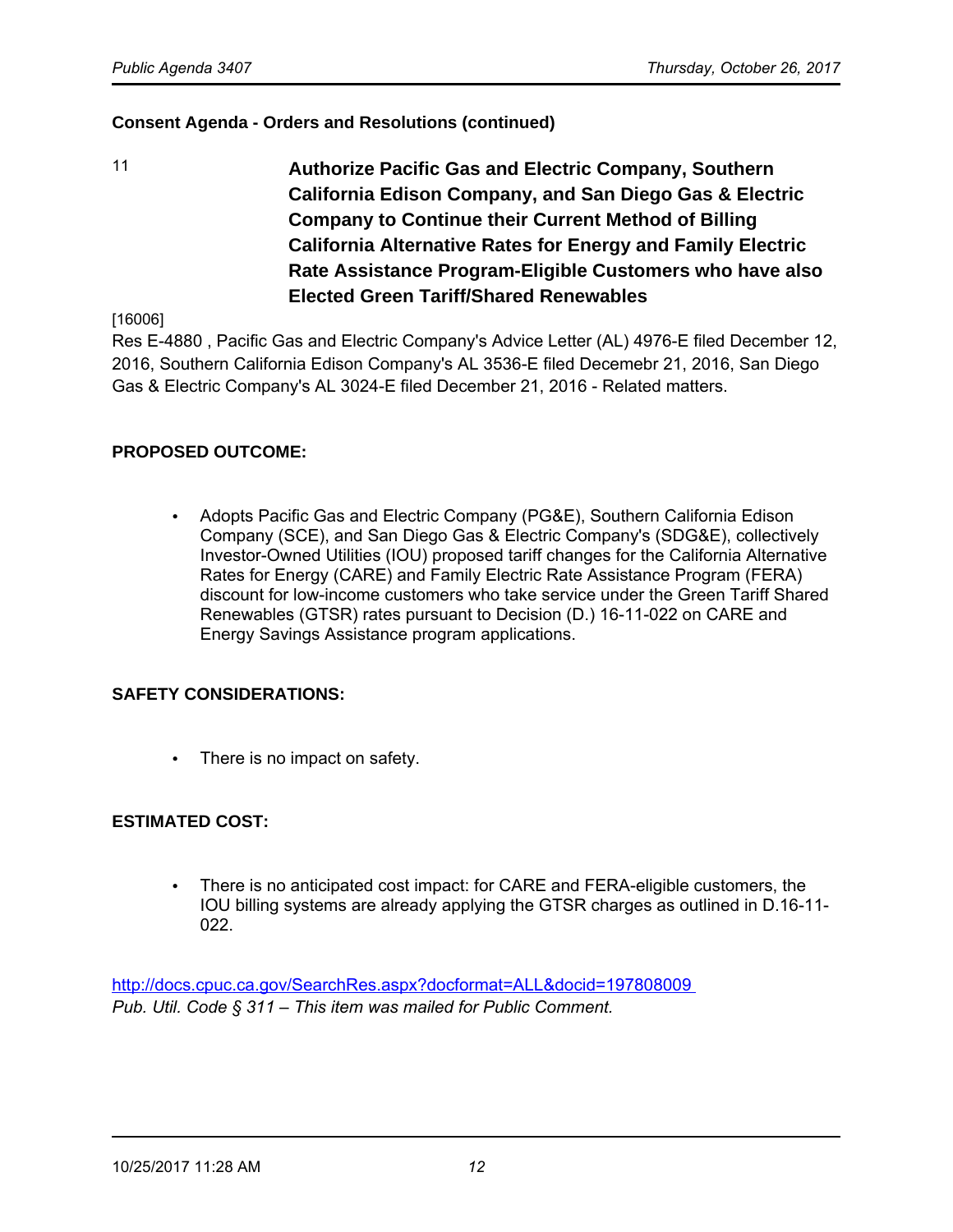12 **Disclosure of Records of an Investigation** [16007] Res L-548

#### **PROPOSED OUTCOME**:

• Authorizes disclosure of all Commission records concerning the Commission's investigation of an electrical incident that occurred at 518 Workman Mill Road in La Puente, CA on April 12, 2016.

### **SAFETY CONSIDERATIONS**:

• This resolution authorizes disclosure of the records of a completed Commission Safety Investigation. Disclosure may offer a better understanding of utility safety matters addressed by the Commission.

### **ESTIMATED COST:**

• Unknown.

<http://docs.cpuc.ca.gov/SearchRes.aspx?docformat=ALL&docid=197810231> *Pub. Util. Code § 311* – *This item was mailed for Public Comment.*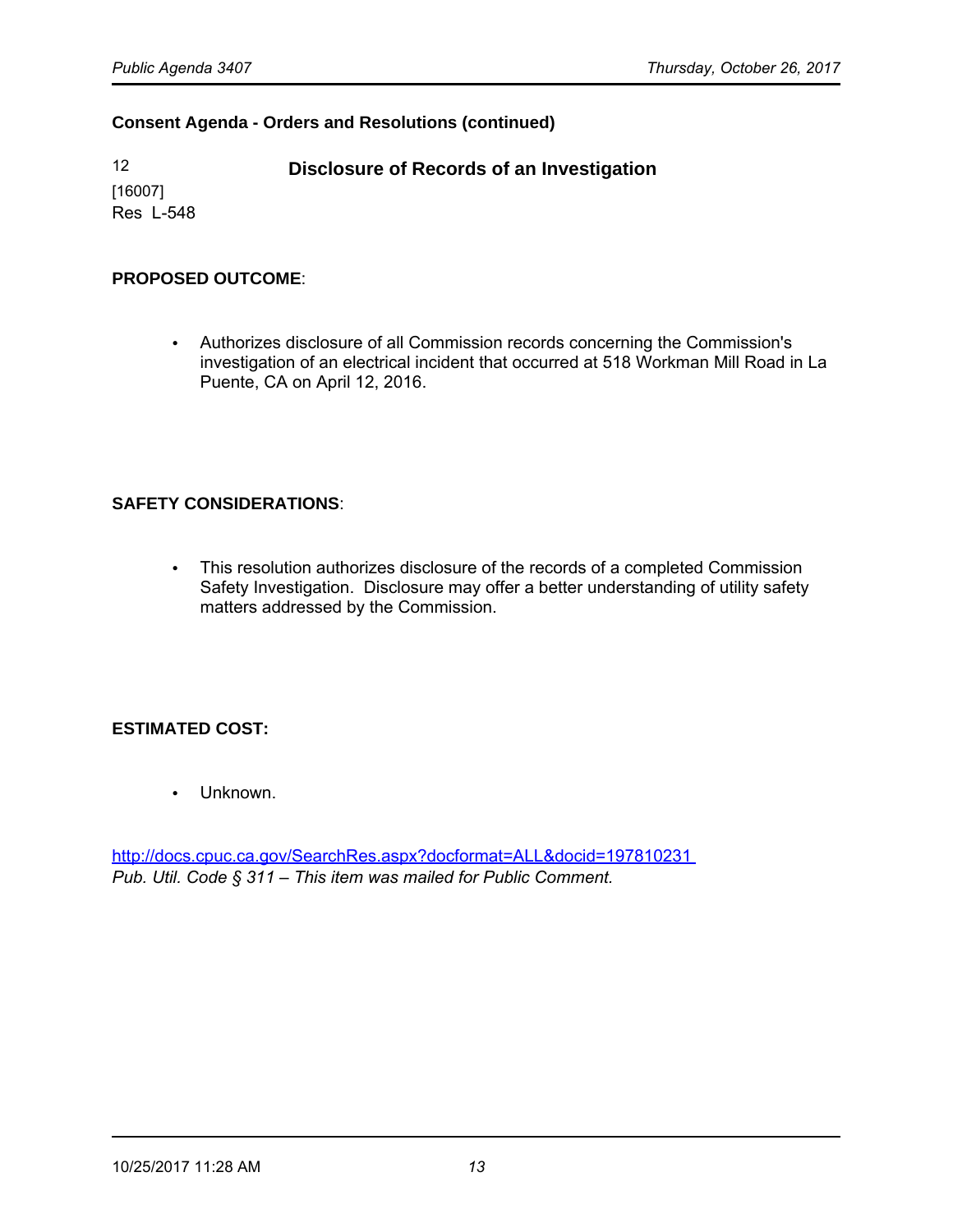# 13 **Decision dismissing the expedited complaint of Paul N. Miller against San Diego Gas & Electric Company**

[16038] (ECP) C17-05-018 Paul N. Miller vs. San Diego Gas & Electric Company.

#### **PROPOSED OUTCOME:**

- Dismisses with prejudice, the expedited complaint of Paul N. Miller against San Diego Gas & Electric Company.
- Concludes that Complainant failed to prove by a preponderance of the evidence of an actionable claim under Article 4 of the Commission's Rules.
- Closes the proceeding.

#### **SAFETY CONSIDERATIONS:**

• There are no safety considerations associated with this expedited complaint that needs to be evaluated pursuant to Public Utilities Code Section 451.

### **ESTIMATED COST:**

• There are no costs associated with this expedited complaint.

(Comr Rechtschaffen - Judge Kelly)

<http://docs.cpuc.ca.gov/SearchRes.aspx?docformat=ALL&docid=195981303>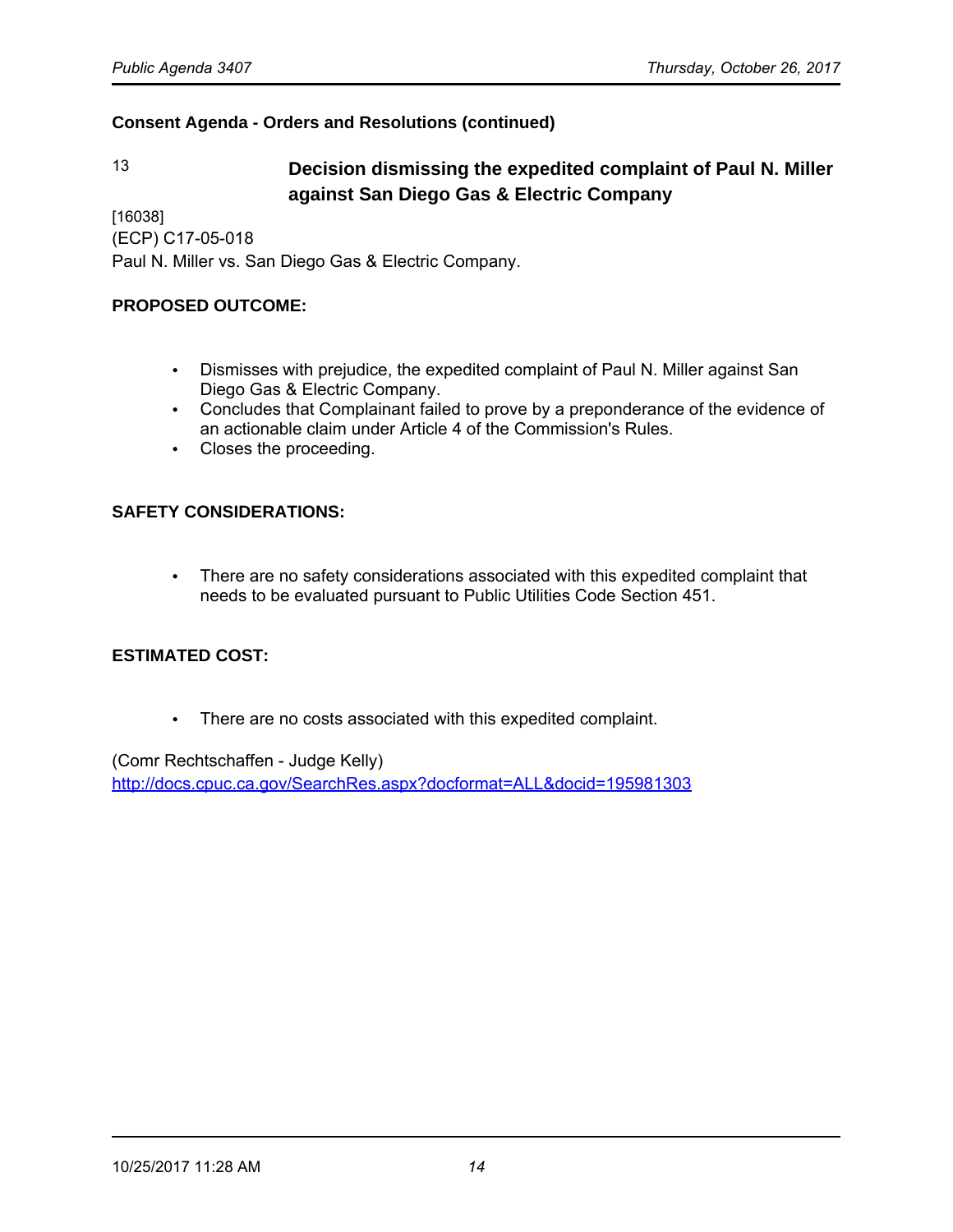#### 14 **Application of San Diego Gas & Electric Company for Authorization to Recover Costs Related to the 2007 Southern California Wildfires Recorded in the Wildfire Expense Memorandum Account**

[15940]

A15-09-010

Application of San Diego Gas & Electric Company for Authorization to Recover Costs Related to the 2007 Southern California Wildfires Recorded in the Wildfire Expense Memorandum Account (WEMA).

#### **PROPOSED OUTCOME:**

- Denies the Application of San Diego Gas & Electric Company (SDG&E) for Authorization to Recover Costs Related to the 2007 Southern California Wildfires Recorded in the Wildfire Expense Memorandum Account (WEMA).
- Finds SDG&E did not reasonably manage and operate its facilities prior to the 2007 Witch, Guejito and Rice Wildfires.
- Denies Application on its merits, therefore issues preliminarily scoped for phase two of A.15-09-010 are moot.
- Closes Application 15-09-010.

#### **SAFETY CONSIDERATIONS**:

• There are no significant safety concerns with the implementation of this decision.

### **ESTIMATED COST:**

• None as a result of this decision.

(Comr Randolph - Judge Goldberg - Judge Tsen) <http://docs.cpuc.ca.gov/SearchRes.aspx?docformat=ALL&docid=196872312> *Pub. Util. Code § 311* – *This item was mailed for Public Comment. Pub. Util. Code §1701.1 -- This proceeding is categorized as Ratesetting. This matter may be considered during the Ratesetting Deliberative Meeting.* Agenda 3405, Item 28 9/28/2017 (Staff);

Agenda 3406, Item 13 10/12/2017 (Staff)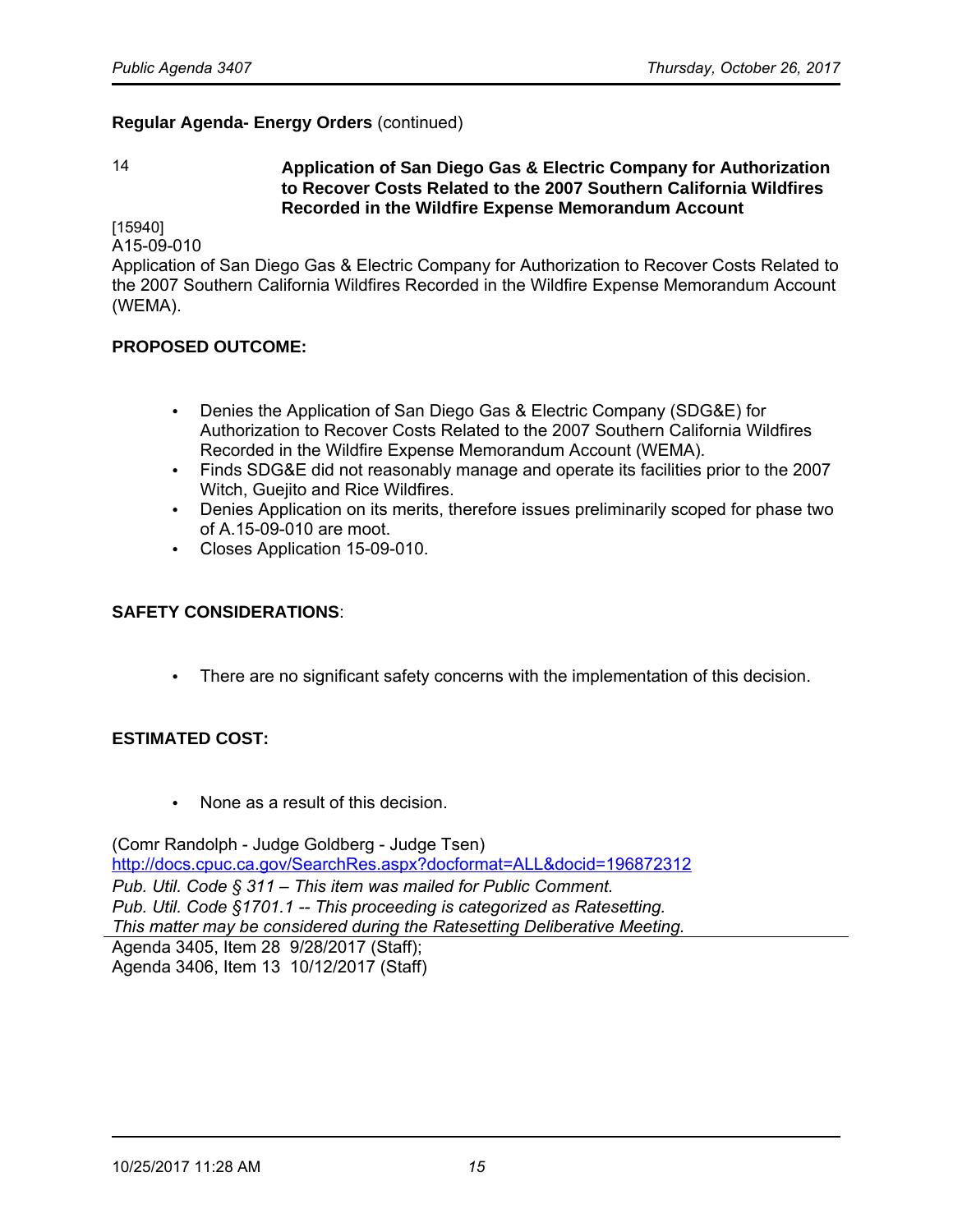15 **Decision Adopting Steps for Implementing the Competitive Neutrality Cost Causation Principle, Declining to Hold an Auction in 2018 for the Demand Response Auction Mechanism, and Establishing a Working Group for the Creation of New Models of Demand Response**

[15995] R13-09-011

#### **PROPOSED OUTCOME:**

- Adopts a four-step process using a Tier Three Advice Letter Process to implement the Competitive Neutrality Cost Causation Principle.
- Determines that a similar demand response program must meet the following attributes: 1) is offered to the same type and approximate number of customers, 2) is classified as and can be demonstrated to be the same resource – either a load modifying or supply resource as defined by the Commission; 3) can validate that customers are not receiving load shedding incentives for the use of prohibited resources during demand response events; and 4) allows the participation of thirdparty demand response providers or aggregators if the Competing Utility's programs allows such third-party participation.
- Declines to approve a 2018 solicitation process in the demand response auction mechanism.
- Establishes a Supply Side Working Group to discuss and develop proposals to resolve barriers to integration, addresses pre-New Model issues, and develops proposals for foundational new model issues.
- Closes the proceeding.

#### **SAFETY CONSIDERATIONS:**

• There are no safety considerations addressed in this final decision of the proceeding.

#### **ESTIMATED COST:**

• There are no direct costs associated with implementing the cost causation principle.

(Comr Guzman Aceves - Judge Atamturk - Judge Hymes) <http://docs.cpuc.ca.gov/SearchRes.aspx?docformat=ALL&docid=197799016> *Pub. Util. Code § 311* – *This item was mailed for Public Comment. Pub. Util. Code §1701.1 -- This proceeding is categorized as Ratesetting. This matter may be considered during the Ratesetting Deliberative Meeting.*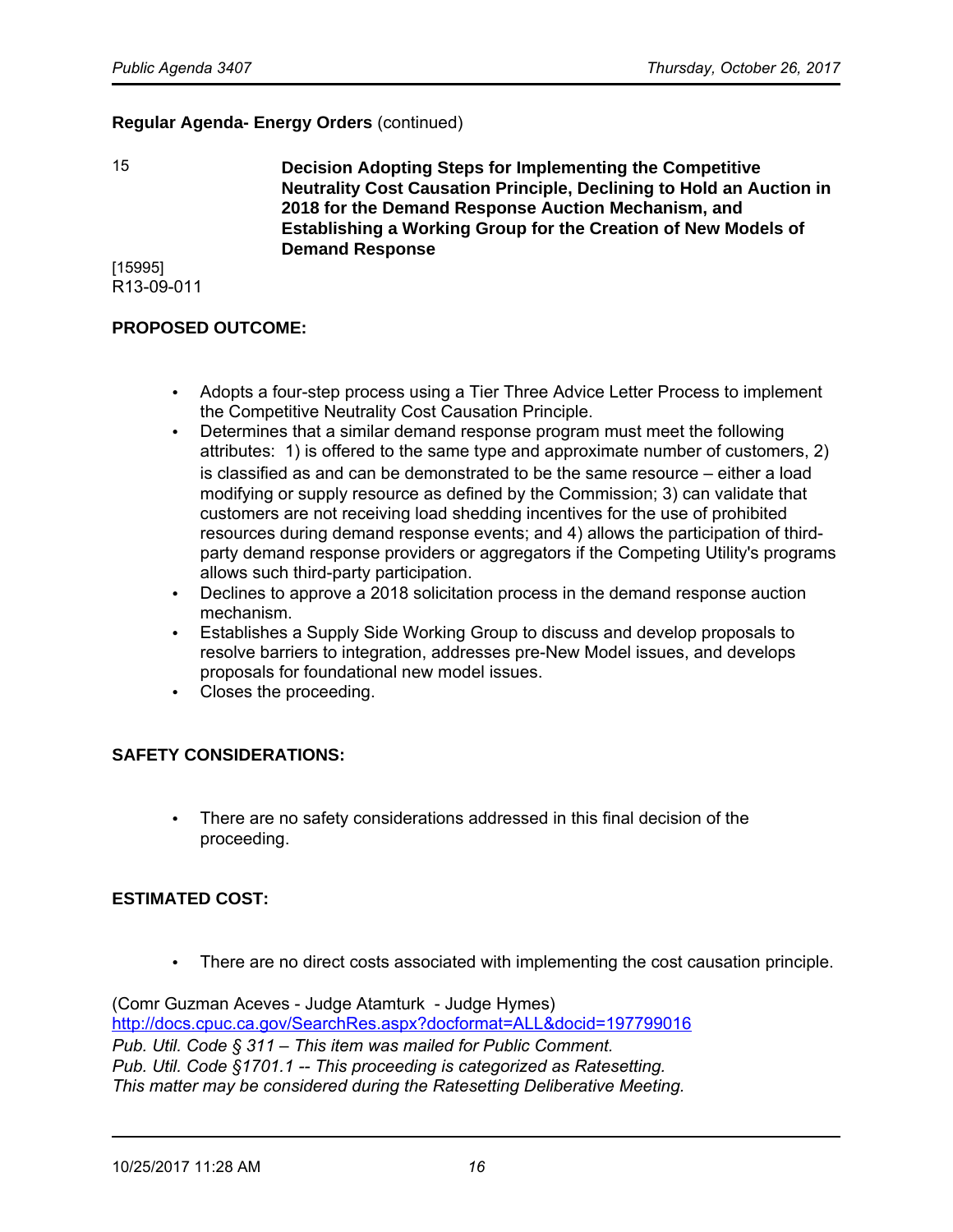15A (Rev.) **COMMISSIONER GUZMAN ACEVES' ALTERNATE TO ITEM 15995** [15996] R.13-09-011

#### **PROPOSED OUTCOME:**

- Adopts a four-step process using a Tier Three Advice Letter Process to implement the Competitive Neutrality Cost Causation Principle.
- Determines that a similar demand response program must meet the following attributes: 1) is offered to the same type and approximate number of customers, 2) is classified as and can be demonstrated to be the same resource – either a load modifying or supply resource as defined by the Commission; 3) can validate that customers are not receiving load shedding incentives for the use of prohibited resources during demand response events; and 4) allows the participation of thirdparty demand response providers or aggregators if the Competing Utility's programs allows such third-party participation.
- Orders Southern California Edison Company (SCE) and San Diego Gas & Electric Company (SDG&E) to conduct an additional demand response auction mechanism pilot in 2018 for deliveries in 2019 and authorizes Pacific Gas and Electric Company (PG&E) to conduct an additional Pilot Auction.
- Adopts a budget of \$6 million for SCE and PG&E and \$1.5 million for SDG&E to conduct the additional pilot auction.
- Establishes a Supply Side Working Group to discuss and develop proposals to resolve barriers to integration, addresses pre-New Model issues, and develops proposals for foundational new model issues.
- Closes the proceeding.

#### **SAFETY CONSIDERATIONS:**

• There are no safety considerations addressed in this final decision of the proceeding.

#### **ESTIMATED COST:**

• There are no direct costs associated with implementing the cost causation principle. Costs of up to \$13.5 million associated with conducting the additional Pilot auction for deliveries in 2019.

#### (Comr Guzman Aceves)

<http://docs.cpuc.ca.gov/SearchRes.aspx?docformat=ALL&docid=197818604>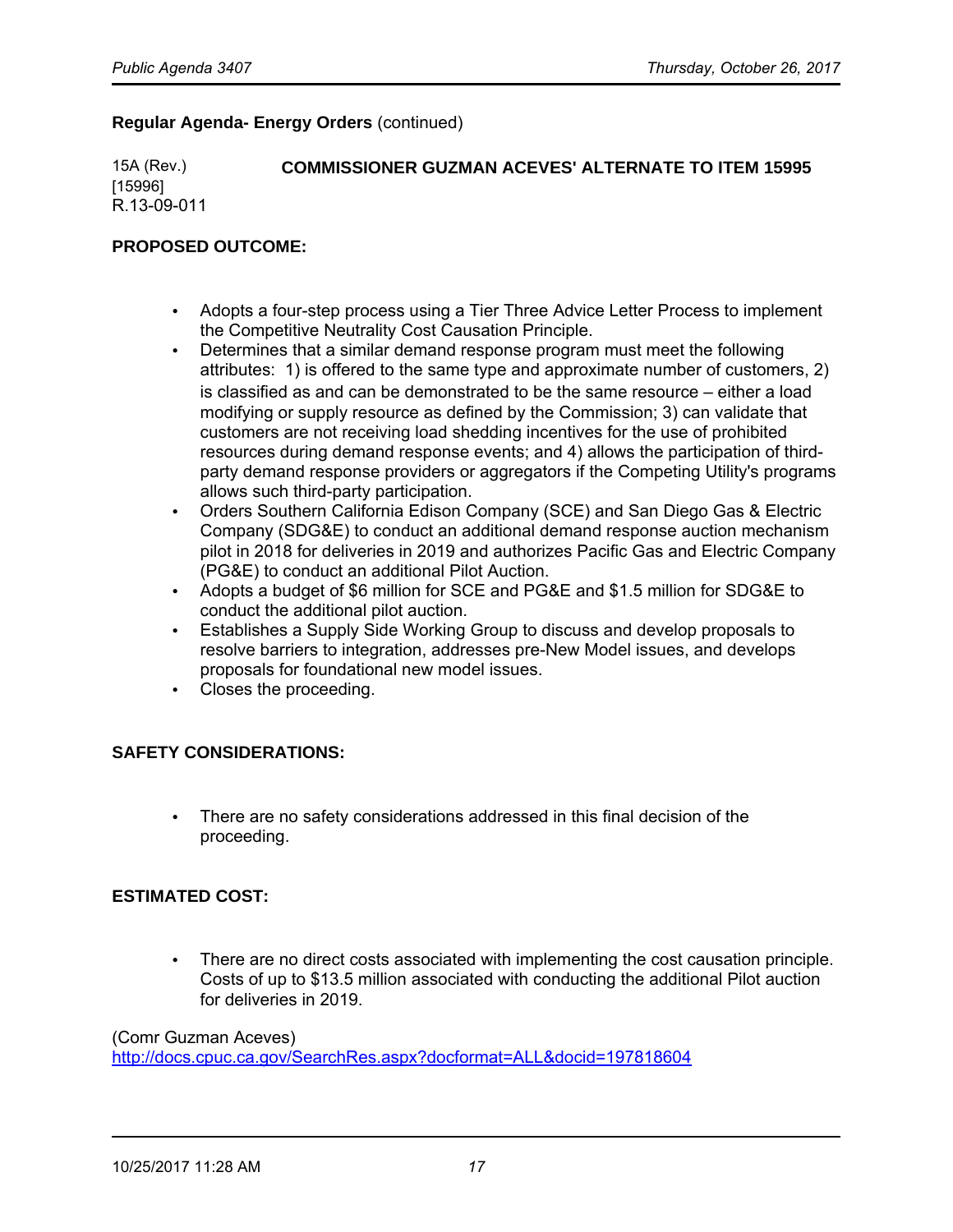*Pub. Util. Code § 311* – *This item was mailed for Public Comment. Pub. Util. Code §1701.1 -- This proceeding is categorized as Ratesetting. This matter may be considered during the Ratesetting Deliberative Meeting.* 10/24/2017 - This item appeared as Item (15 Child Item) on the agenda distributed to the public.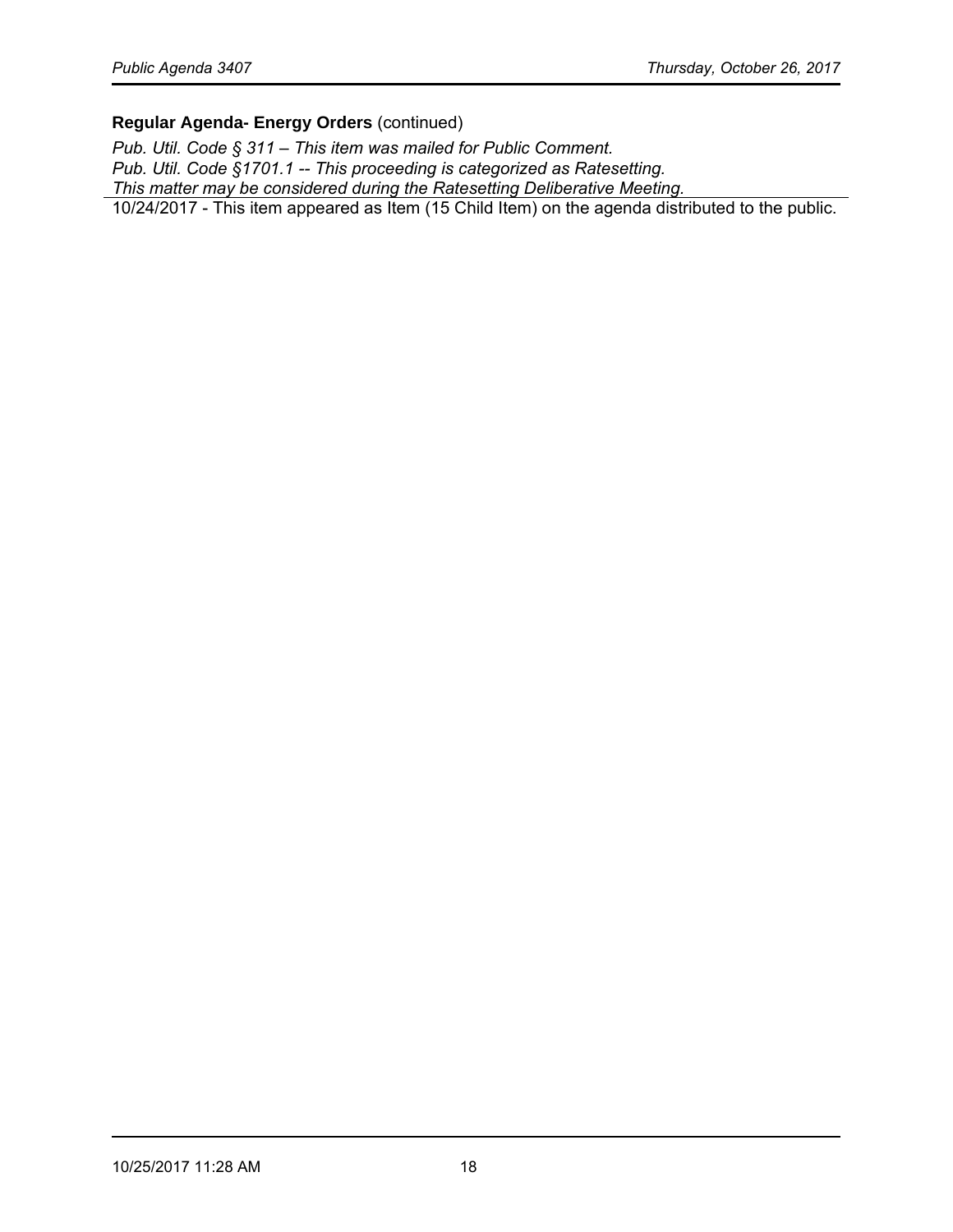#### 16 **Petition for Modification of Decision 17-01-006 Eligibility Grace Period**

[15997]

R15-12-012

Order Instituting Rulemaking to Assess Peak Electricity Usage Patterns and Consider Appropriate Time Periods for Future Time-of-Use Rates and Energy Resource Contract Payments.

#### **PROPOSED OUTCOME:**

- Grants limited modification of Decision 17-01-006 for public schools and to remove construction deadline.
- Closes the proceeding.

### **SAFETY CONSIDERATIONS:**

• No implications for safety.

#### **ESTIMATED COST:**

• Costs were not considered.

(Comr Picker - Judge Cooke)

<http://docs.cpuc.ca.gov/SearchRes.aspx?docformat=ALL&docid=197649648> *Pub. Util. Code § 311* – *This item was mailed for Public Comment. Pub. Util. Code §1701.1 -- This proceeding is categorized as Ratesetting. This matter may be considered during the Ratesetting Deliberative Meeting.*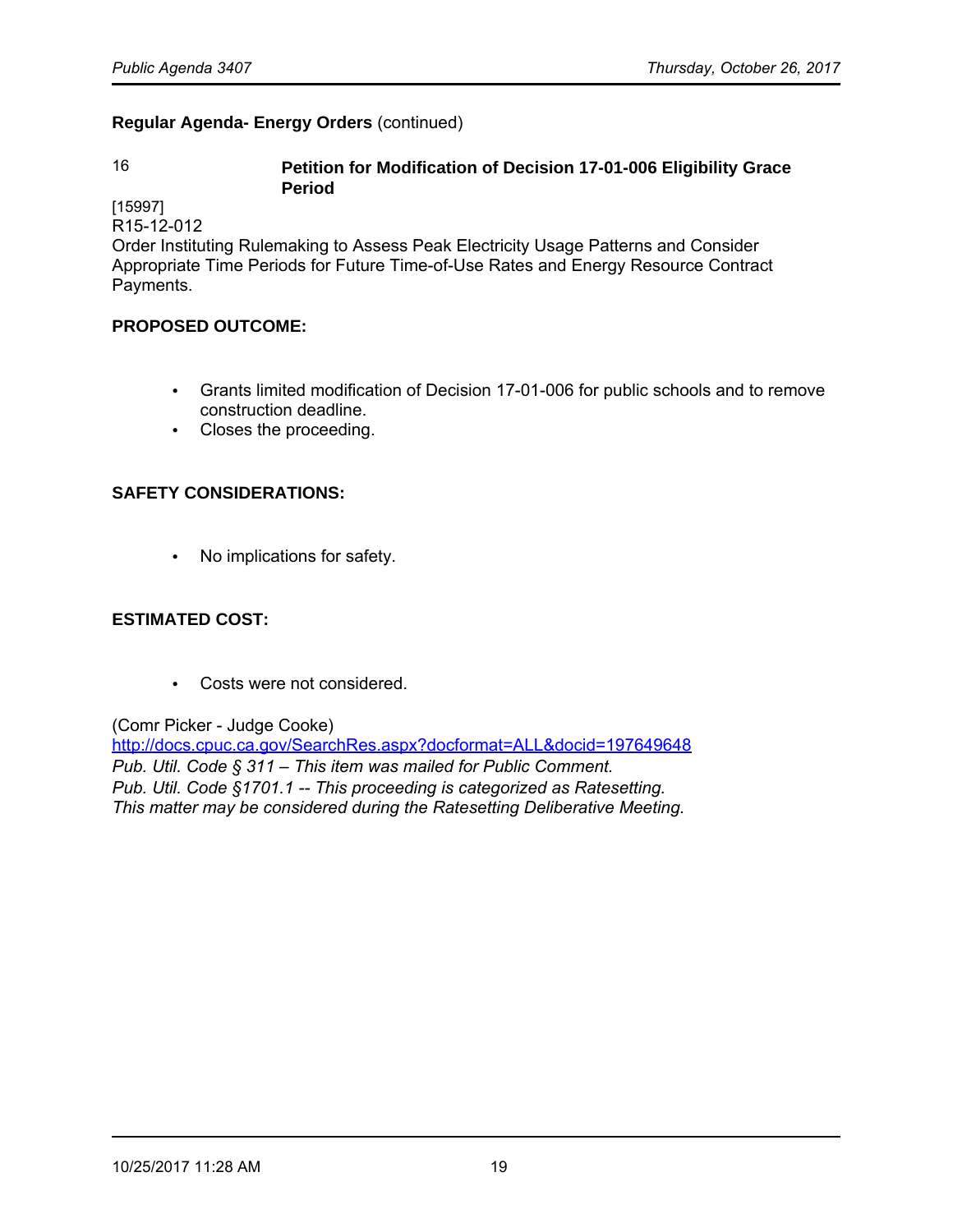16A (Rev.) **COMMISSIONER RECHTSCHAFFEN'S ALTERNATE TO ITEM 15997** [16002] R15-12-012 Order Instituting Rulemaking to Assess Peak Electricity Usage Patterns and Consider Appropriate Time Periods for Future Time-of-Use Rates and Energy Resource Contract Payments.

#### **PROPOSED OUTCOME:**

- Grants limited modification of Decision 17-01-006 to the eligibility grace period for initial interconnection application for public schools and public agency customers and to remove construction deadline.
- Closes the proceeding.

#### **SAFETY CONSIDERATIONS:**

• No implications for safety.

#### **ESTIMATED COST:**

• Costs were not considered.

(Comr Rechtschaffen)

<http://docs.cpuc.ca.gov/SearchRes.aspx?docformat=ALL&docid=197810230> *Pub. Util. Code § 311* – *This item was mailed for Public Comment. Pub. Util. Code §1701.1 -- This proceeding is categorized as Ratesetting. This matter may be considered during the Ratesetting Deliberative Meeting.* 10/23/2017 - This item appeared as Item (16 Child Item) on the agenda distributed to the public.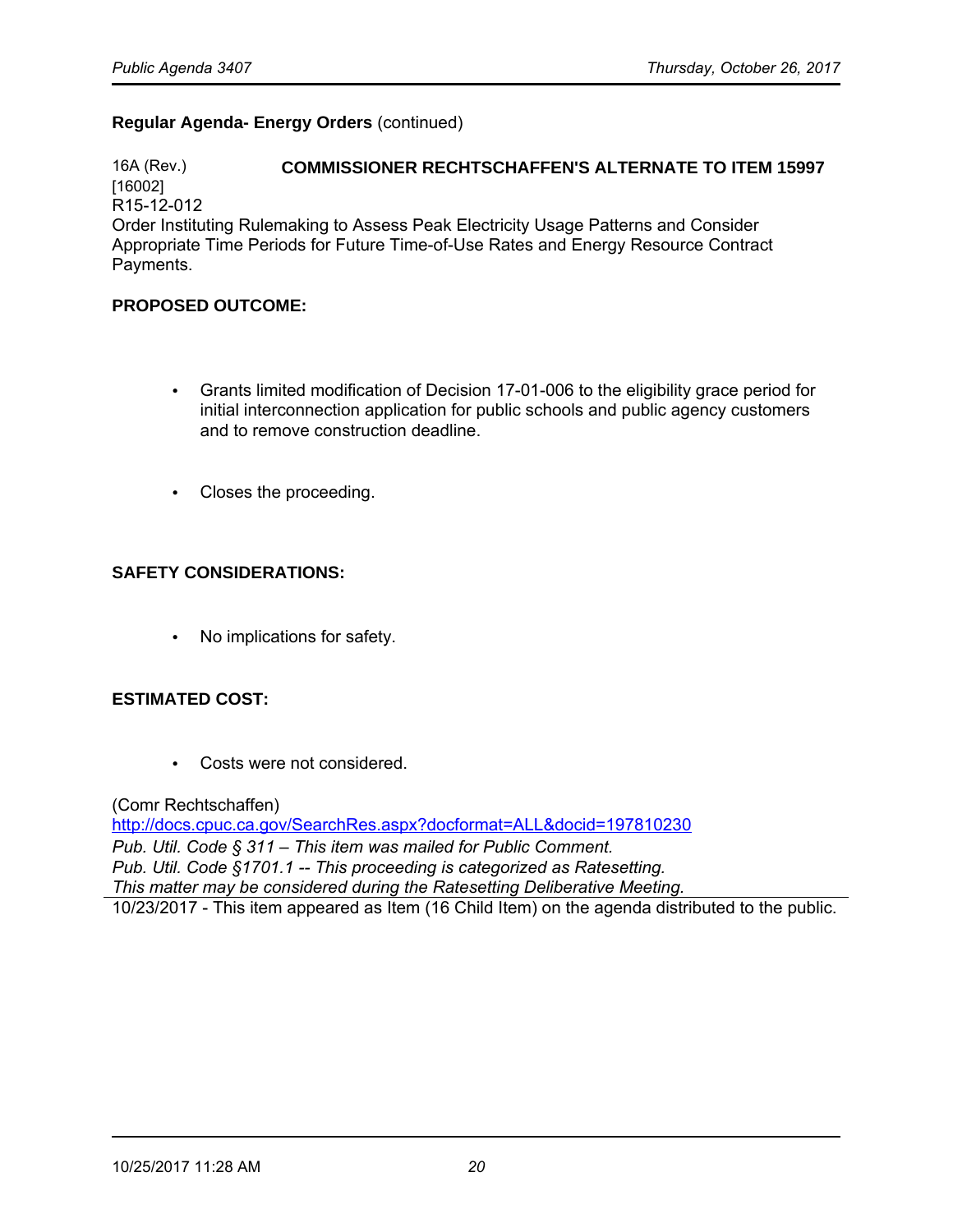#### **Regular Agenda- Orders Extending Statutory Deadline**

17 **Order Extending Statutory Deadline** [16035] R13-12-011 Order Instituting Rulemaking into Policies to Promote a Partnership Framework between Energy Investor Owned Utilities and the Water Sector to Promote Water-Energy Nexus Programs.

#### **PROPOSED OUTCOME:**

• Extends the statutory deadline for completion of this proceeding until April 23, 2018.

#### **SAFETY CONSIDERATIONS:**

• There are no safety considerations implicated with this Order Extending Statutory Deadline.

#### **ESTIMATED COST:**

• There are no costs associated with this Order Extending Statutory Deadline.

(Comr Guzman Aceves - Judge Cooke) <http://docs.cpuc.ca.gov/SearchRes.aspx?docformat=ALL&docid=196927127> *Pub. Util. Code §1701.1 -- This proceeding is categorized as Quasi-Legislative.*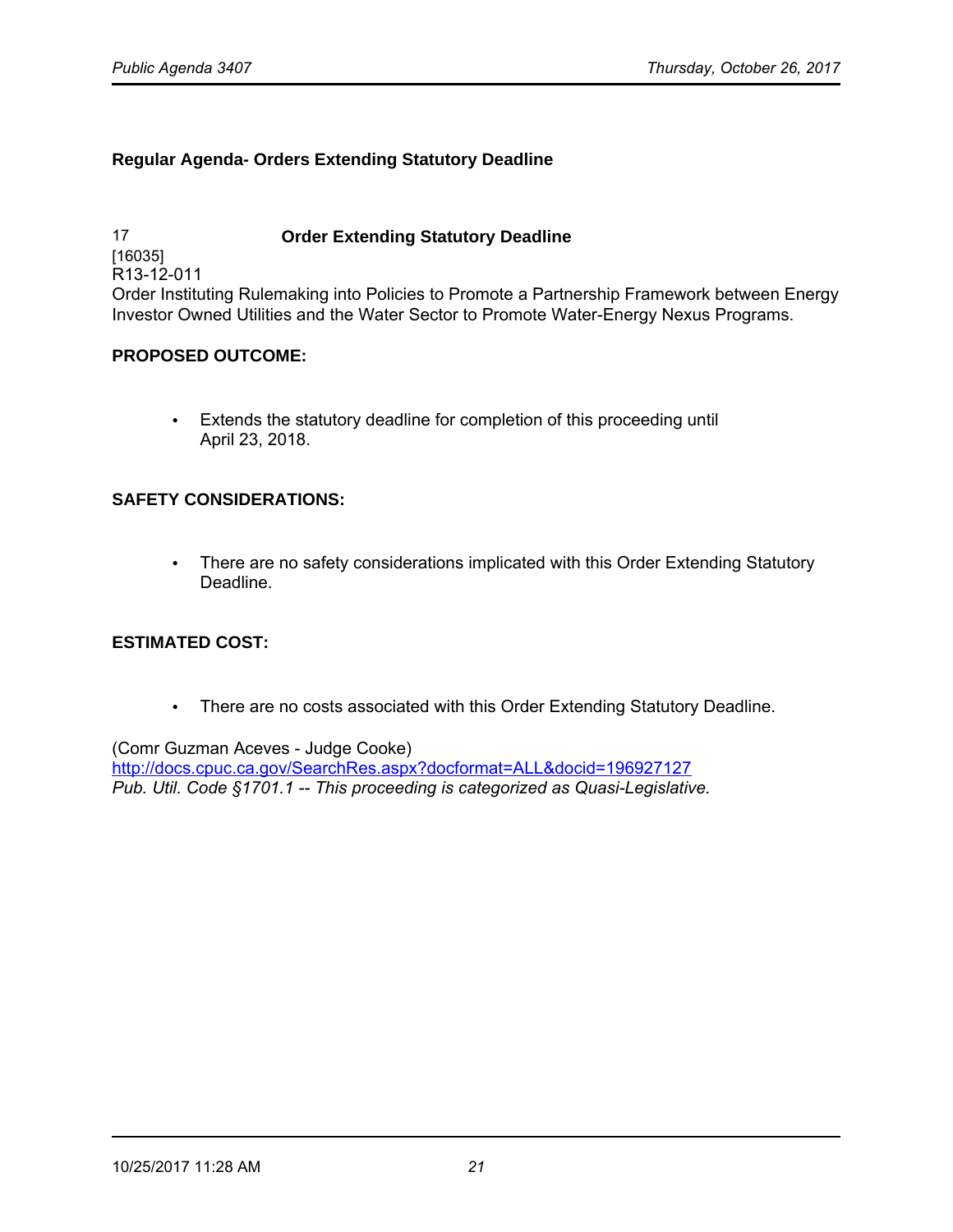#### **Regular Agenda- Orders Extending Statutory Deadline** (continued)

18 **Order Extending Statutory Deadline** [16036] C16-11-001 City of Hayward vs. Pacific Gas and Electric Company.

#### **PROPOSED OUTCOME:**

• Extends statutory deadline for completion of this proceeding until May 4, 2018.

#### **SAFETY CONSIDERATIONS:**

• There are no safety considerations implicated with this Order Extending Statutory Deadline.

#### **ESTIMATED COST:**

• There are no costs associated with this Order Extending Statutory Deadline.

(Comr Randolph - Judge Burcham)

<http://docs.cpuc.ca.gov/SearchRes.aspx?docformat=ALL&docid=196927640> *Pub. Util. Code §1701.1 -- This proceeding is categorized as Adjudicatory.*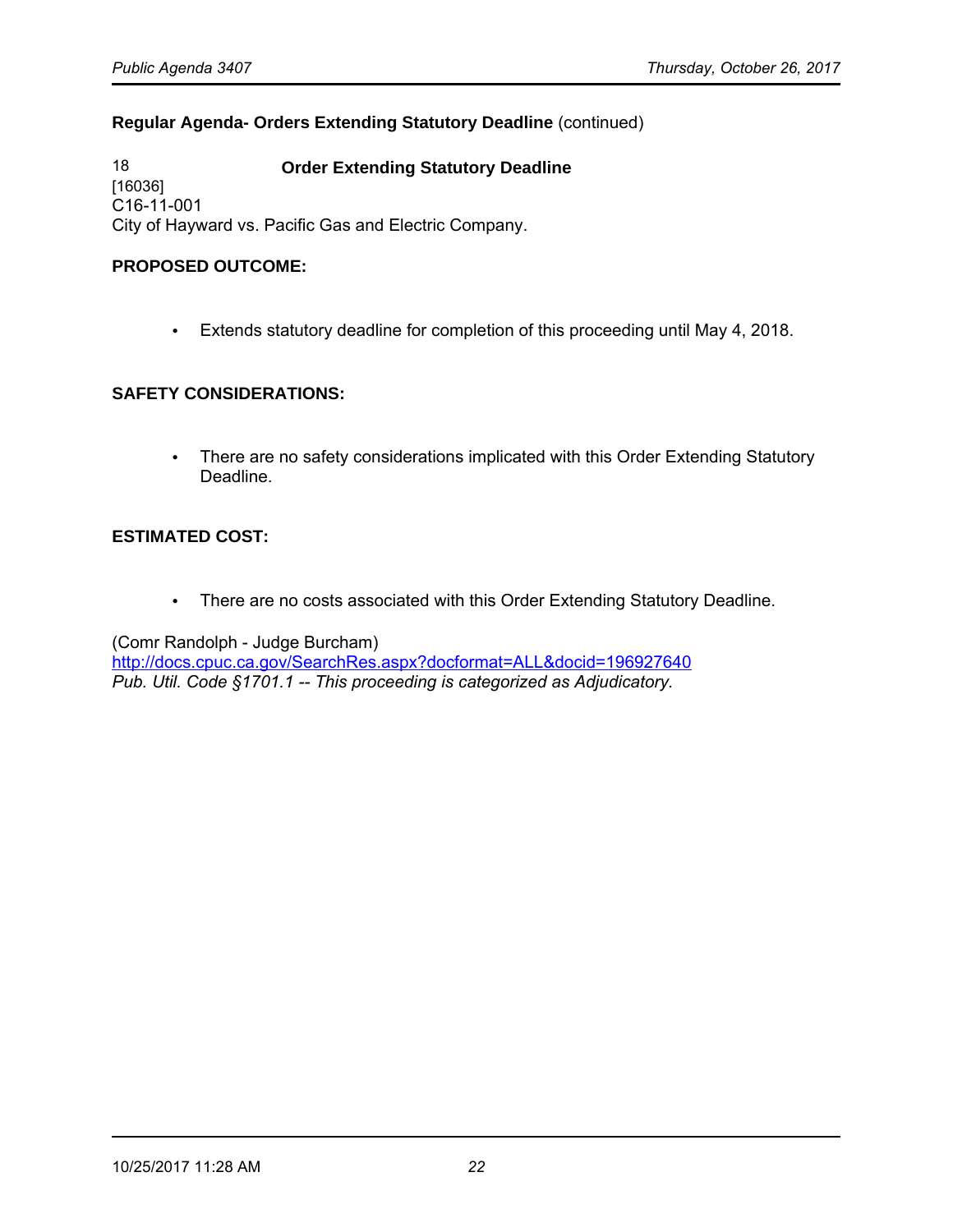#### **Regular Agenda- Orders Extending Statutory Deadline** (continued)

#### 19 **Order Extending Statutory Deadline**

[16041] A14-02-008

Application of Pacific Gas and Electric Company for Compliance Review of Utility Owned Generation Operations, Electric Energy Resource Recovery Account Entries, Contract Administration, Economic Dispatch of Electric Resources, Utility Retained Generation Fuel Procurement, and Other Activities for the Period January 1 through December 31, 2013.

#### **PROPOSED OUTCOME:**

• Extends statutory deadline for completion of this proceeding until May 5, 2018.

#### **SAFETY CONSIDERATIONS:**

• There are no safety considerations implicated with this Order Extending Statutory Deadline.

### **ESTIMATED COST:**

• There are no costs associated with this Order Extending Statutory Deadline.

(Comr Guzman Aceves - Judge Roscow)

<http://docs.cpuc.ca.gov/SearchRes.aspx?docformat=ALL&docid=197075873> *Pub. Util. Code §1701.1 -- This proceeding is categorized as Ratesetting.*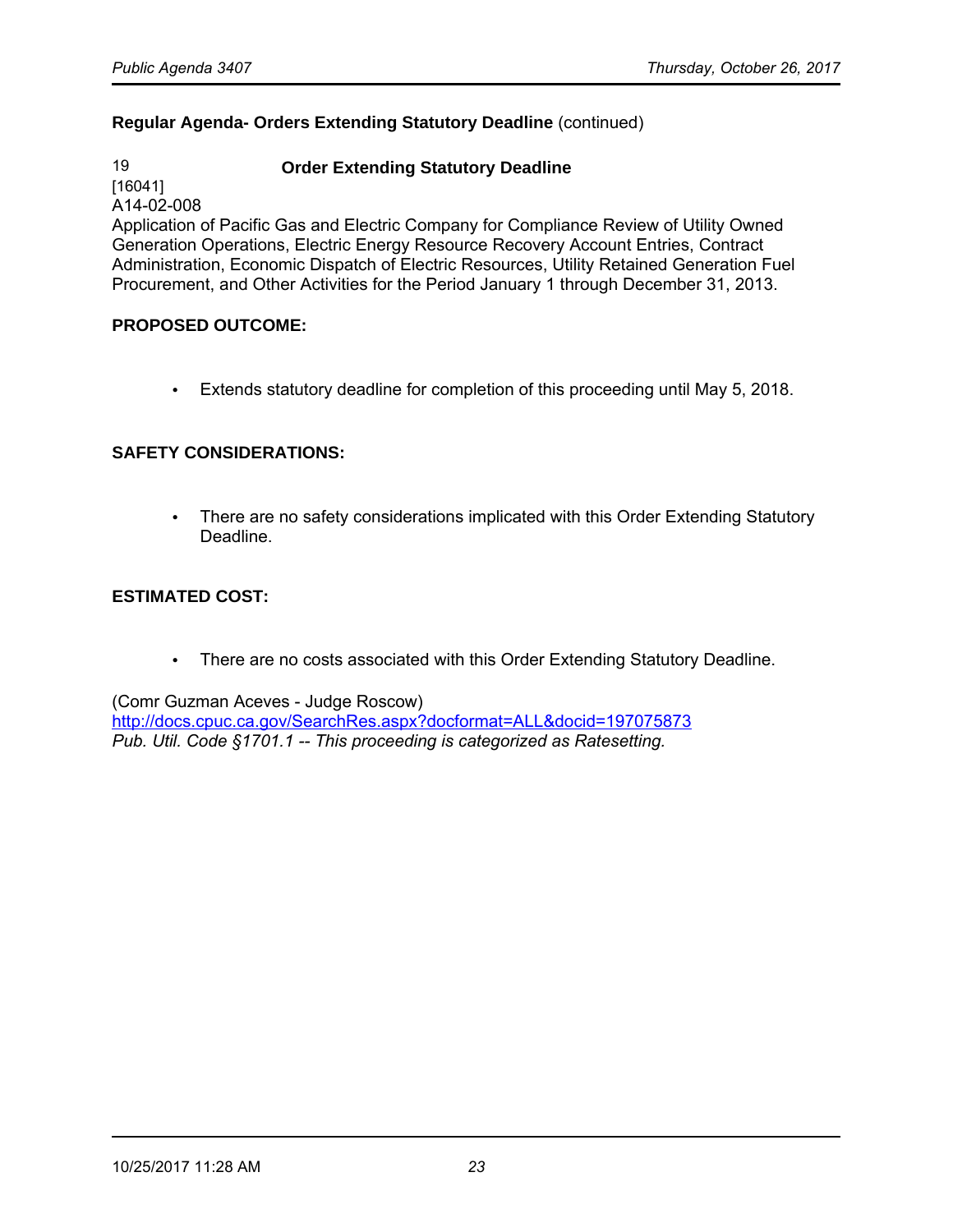### **Regular Agenda- Orders Extending Statutory Deadline** (continued)

20 **Order Extending Statutory Deadline**  [16042] R11-03-013 Order Instituting Rulemaking Regarding Revisions to the California Universal Telephone Service (LifeLine) Program.

#### **PROPOSED OUTCOME:**

• Extends the statutory deadline for completion of this proceeding until April 23, 2018.

#### **SAFETY CONSIDERATIONS:**

• There are no safety considerations implicated with this Order Extending Statutory Deadline.

#### **ESTIMATED COST:**

• There are no costs associated with this Order Extending Statutory Deadline.

(Comr Guzman Aceves - Judge MacDonald)

<http://docs.cpuc.ca.gov/SearchRes.aspx?docformat=ALL&docid=197087413> *Pub. Util. Code §1701.1 -- This proceeding is categorized as Quasi-Legislative.*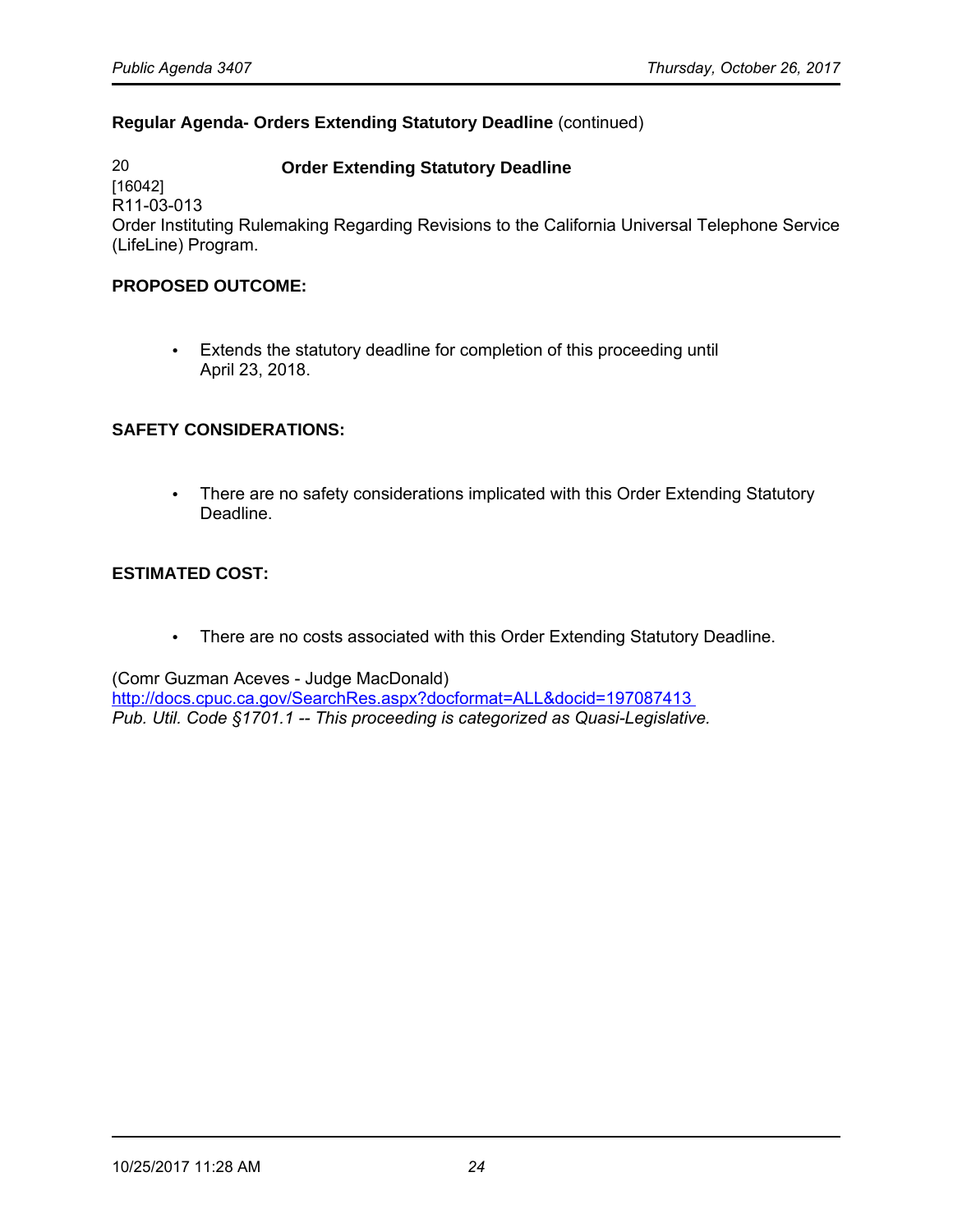### **Regular Agenda- Legal Division Matters**

21 **U.S. Dept. of Energy Notice of Proposed Rulemaking on Grid Resiliency Pricing Rule (DOE Docket RM17-3-000) and Federal Energy Regulatory Commission Rulemaking on same (FERC Docket RM18-1-000)**

[16044] DOE Docket RM17-3-000 and FERC Docket RM18-1-000

Request for ratification of off-agenda authorization to file initial comments on the U.S. Department of Energy's September 28 Notice of Proposed Rulemaking on Grid Resiliency Pricing Rule, if filed, due on October 23, and reply comments, due November 7, if such reply comments are to be filed, and possible delegation of authority to a subcommittee of Commissioners to determine the scope and content of reply comments.

<http://docs.cpuc.ca.gov/SearchRes.aspx?docformat=ALL&docid=197804827>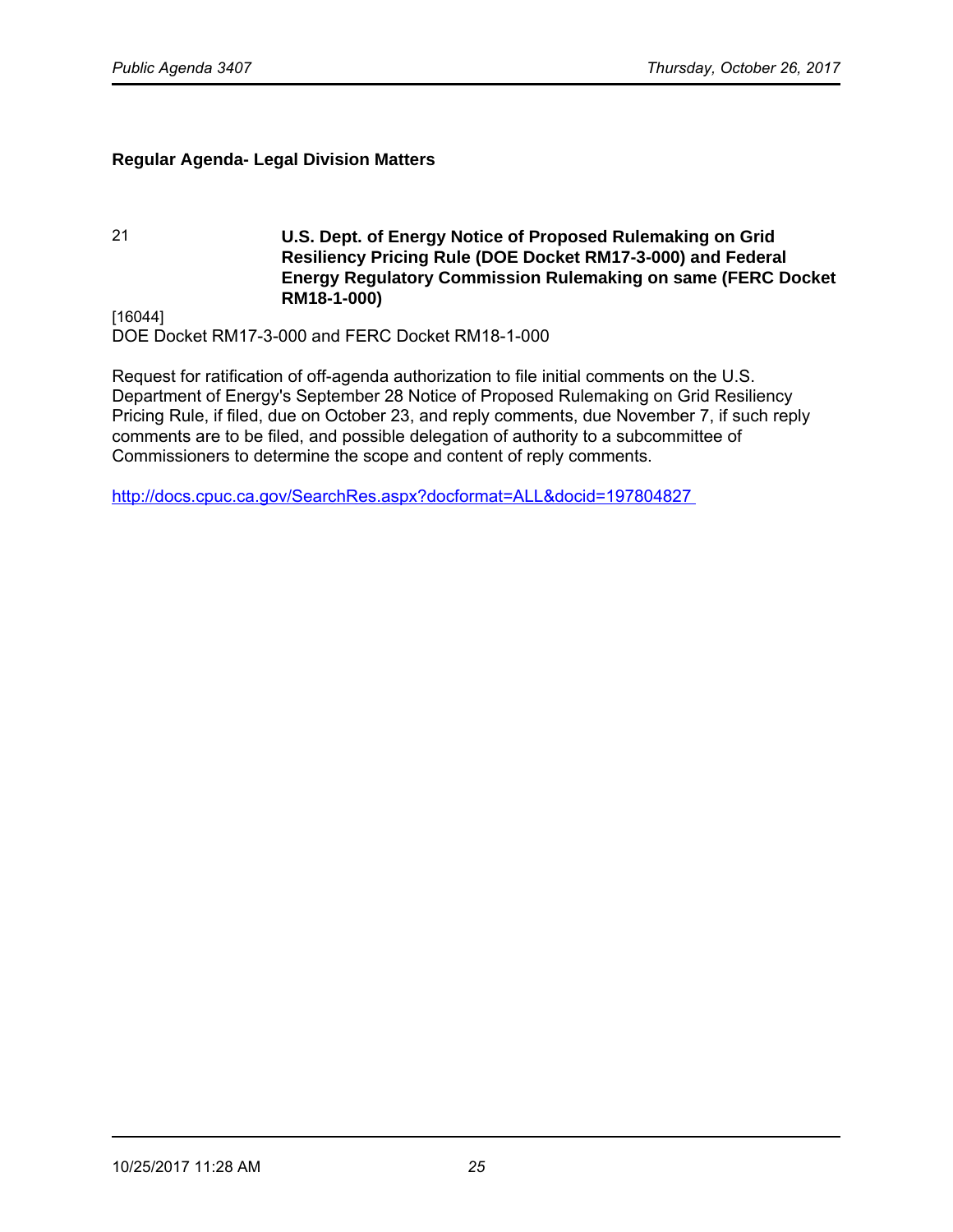**Regular Agenda- Legislative and Other Matters**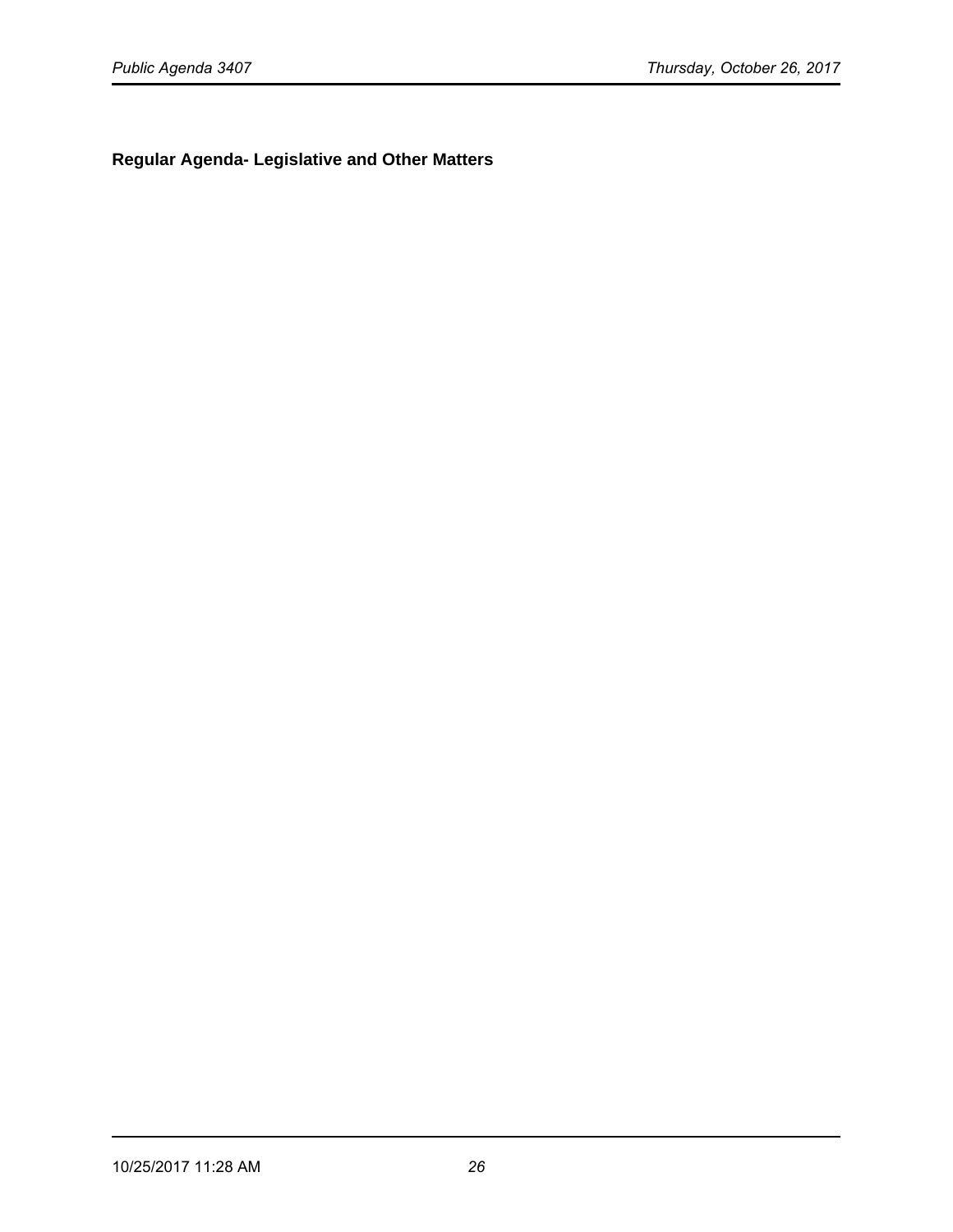**Regular Agenda- Commissioner Reports**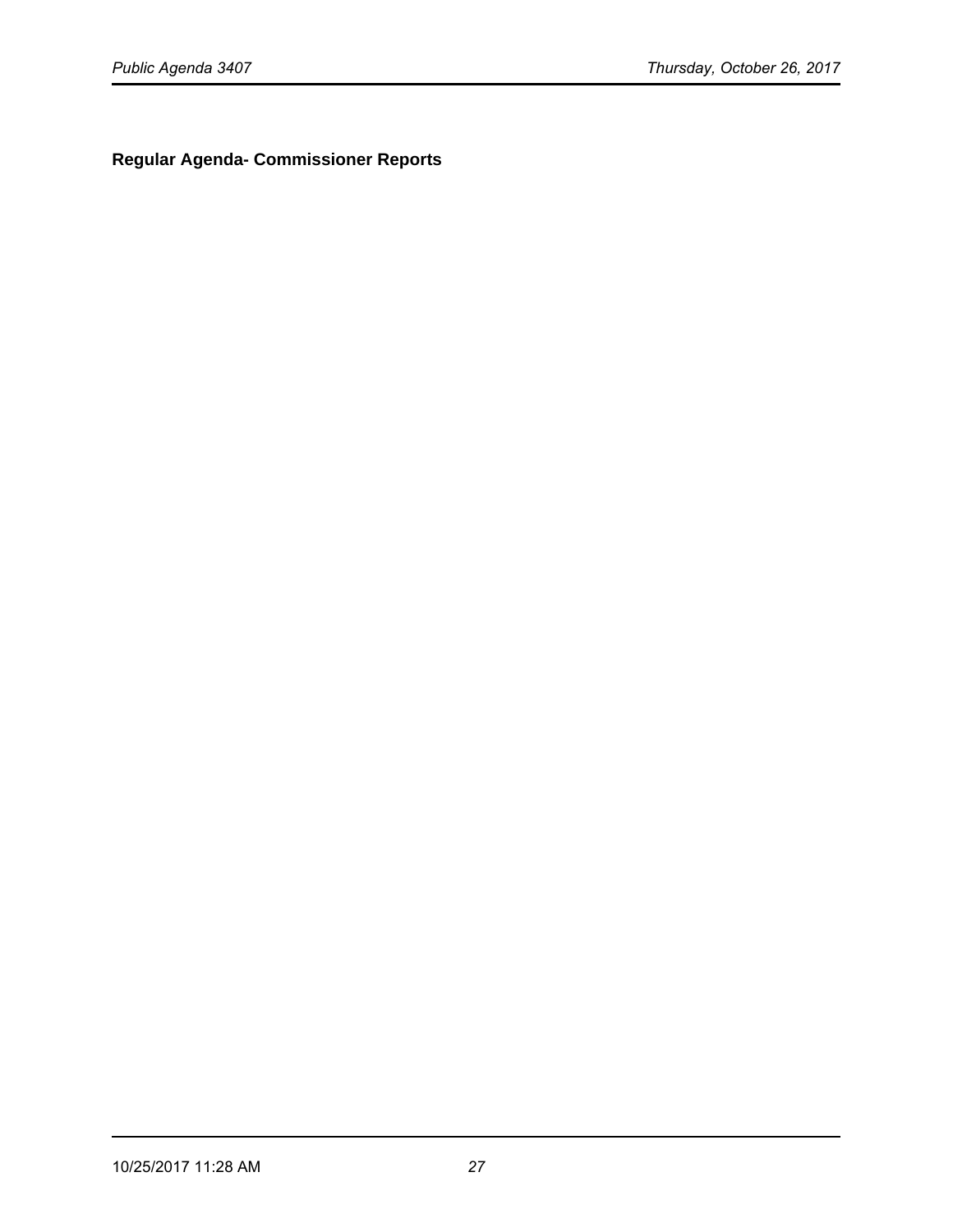# **Regular Agenda- Management Reports and Resolutions**

22 **Report and Discussion on Recent Consumer Protection and Safety Activities**  [16027]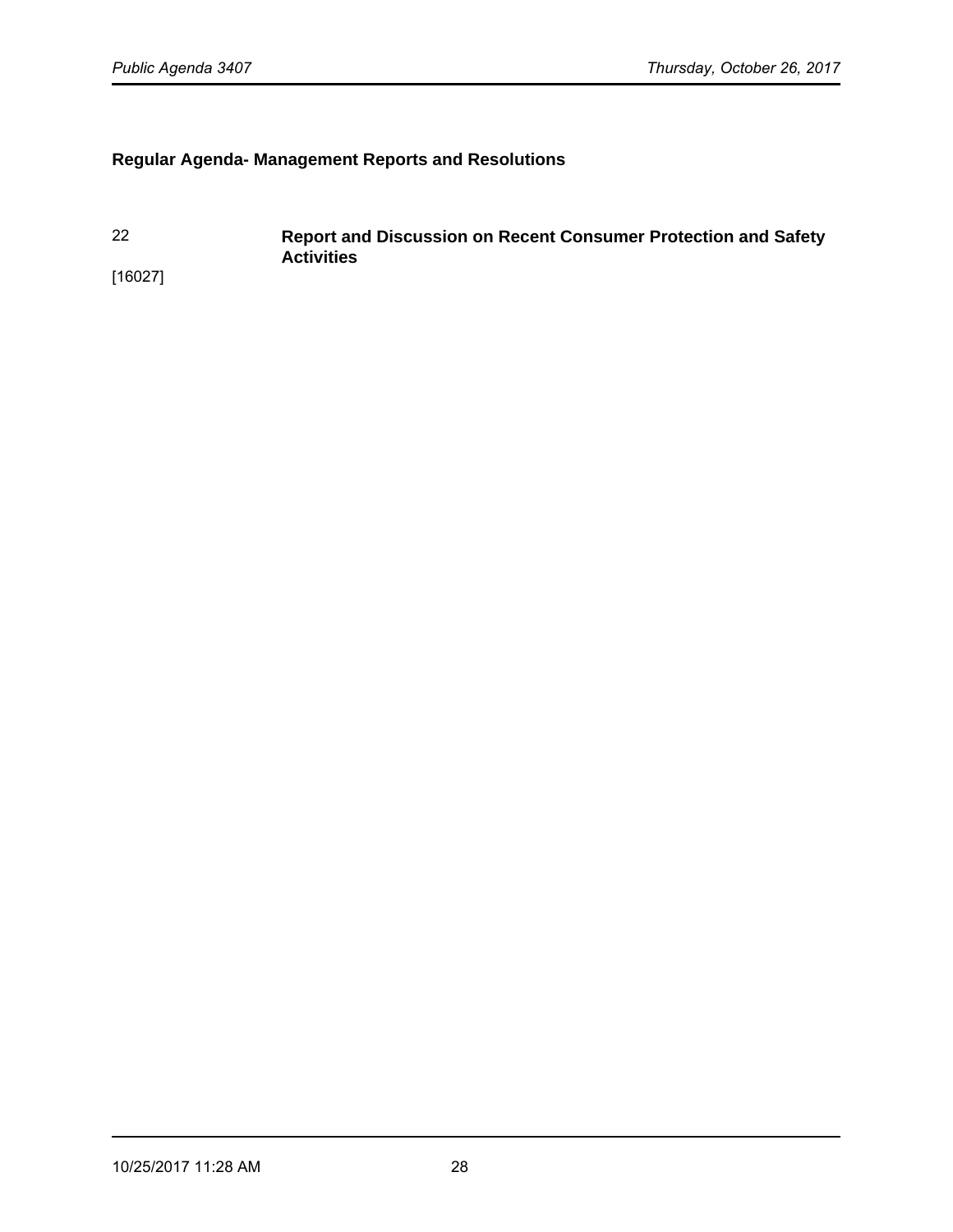# **Regular Agenda- Management Reports and Resolutions** (continued)

23 **Management Report on Administrative Activities**

[16028]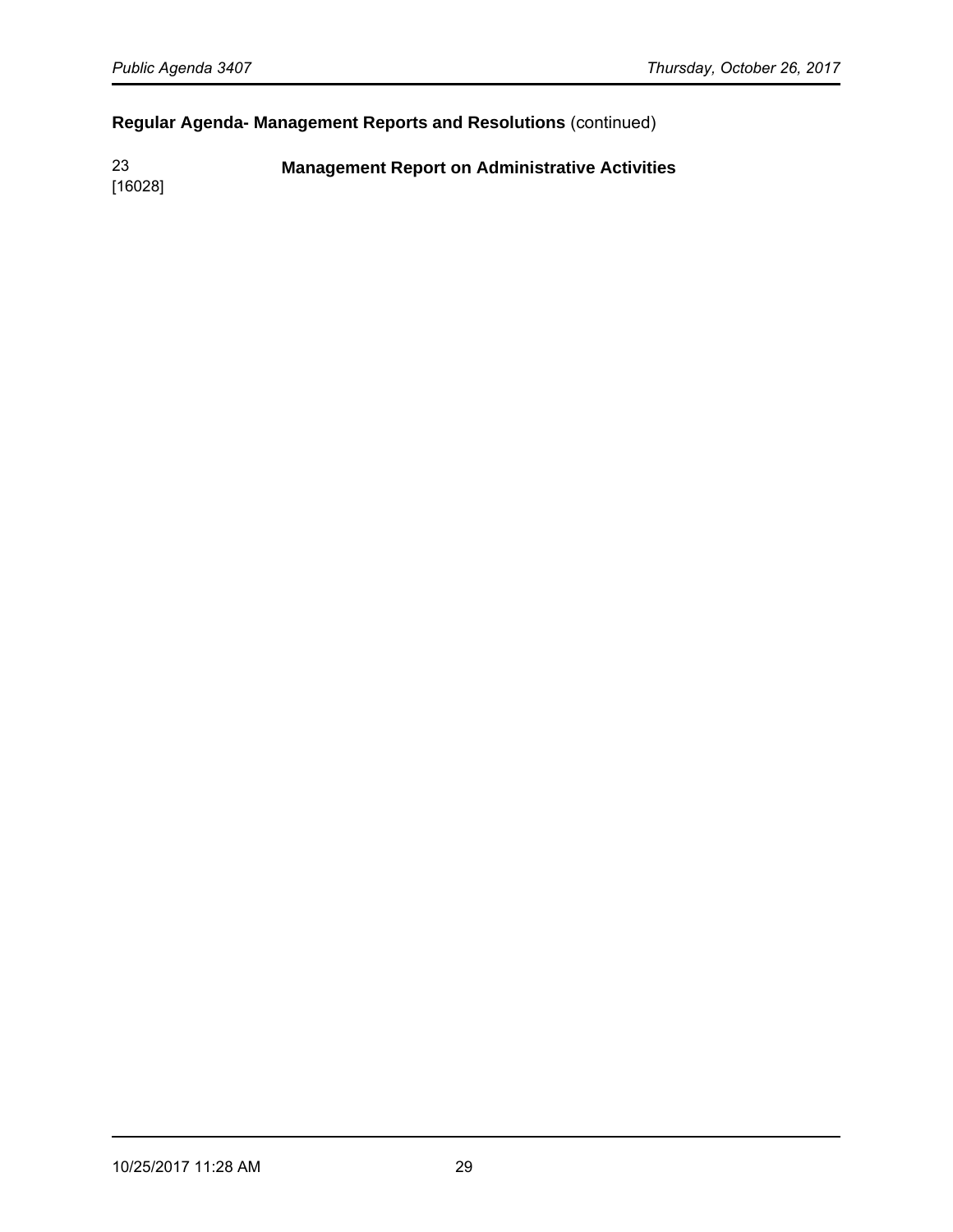## **Closed Session**

**This notice is furnished under Government Code Sections 11125 and 11126.3. The Commission will meet in Closed Session following the Public Session of its regularly scheduled meeting. In the Closed Session, the Commission may consider personnel matters as provided under Government Code Section 11126(a), institution of proceedings or disciplinary actions against any person or entity under the jurisdiction of the Commission as provided under Government Code Sections 11126(d)(2) and 11126(e)(2) (C)(i), and pending litigation as provided under Government Code Section 11126 (e). Additional items may be added to the closed session agenda pursuant to Gov. Code Section 11126.3(d). If in Closed Session the Commission votes to appoint, employ, or dismiss a public employee, the Commission will thereafter reconvene in Open Session to make the disclosures required by Government Code Sections 11125.2 and 11126.3(f).**

**Closed Session - Applications for Rehearing** 

# 24 **Conference with Legal Counsel - Application for Rehearing**

[16029]

Compilation of application for rehearing recently filed with the Commission.

Gov. Code § 11126(e)(2)(B)(i), allows this item to be considered in Closed Session.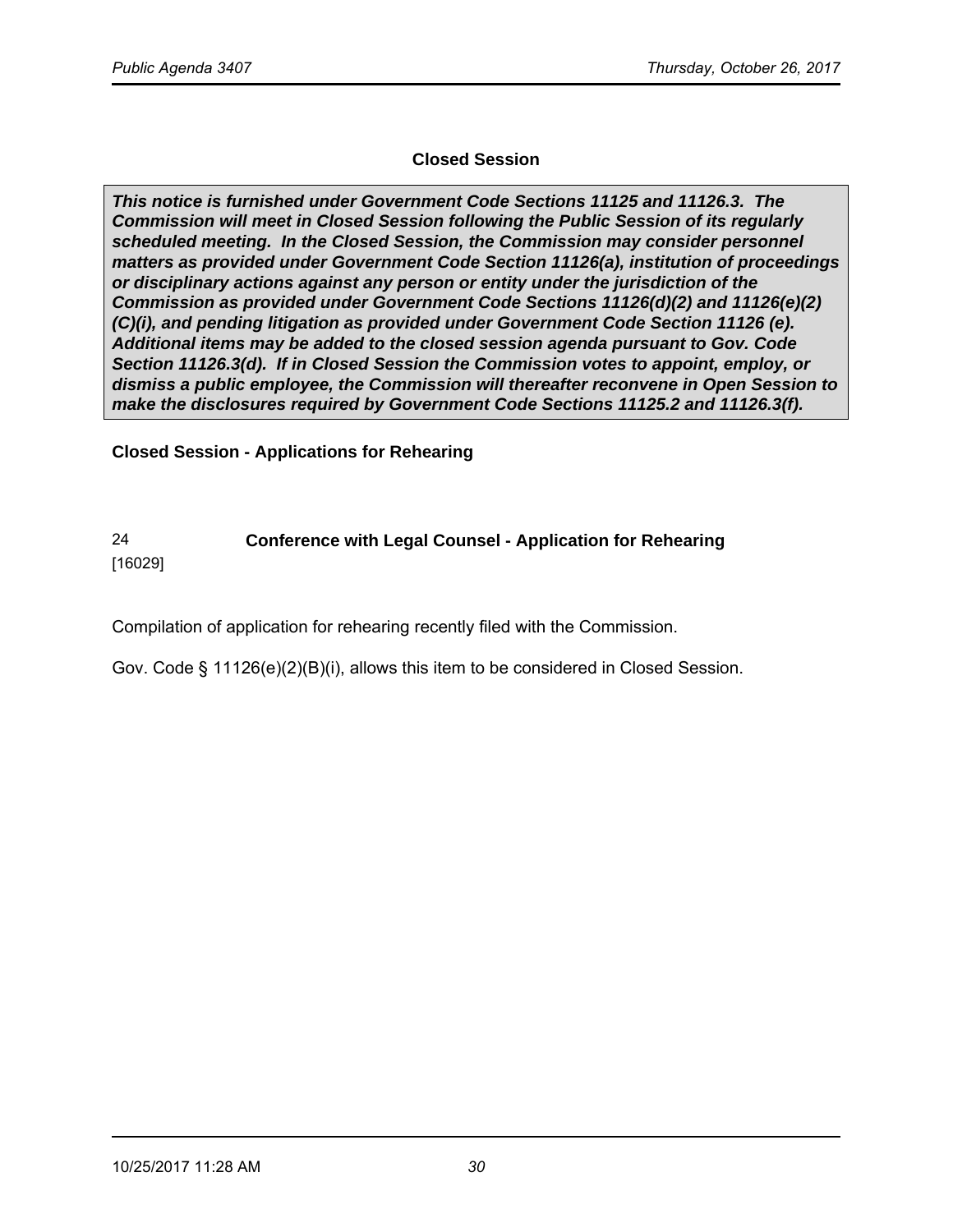#### **Closed Session - Applications for Rehearing** (continued)

25 **Conference with Legal Counsel - Application for Rehearing** [15999] I14-11-008

Disposition of application for rehearing of Decision (D.) 16-08-020 filed by Safety and Enforcement Division. In D.16-08-020, the Commission found that Pacific Gas and Electric Company (PG&E) failed to comply with applicable laws and regulations in maintaining accurate records of its natural gas distribution system, and fined PG&E \$25,626,000 for systemic violations and specific incidents.

Gov. Code § 11126(e)(2)(B)(i), allows this item to be considered in Closed Session. Agenda 3406, Item 23 10/12/2017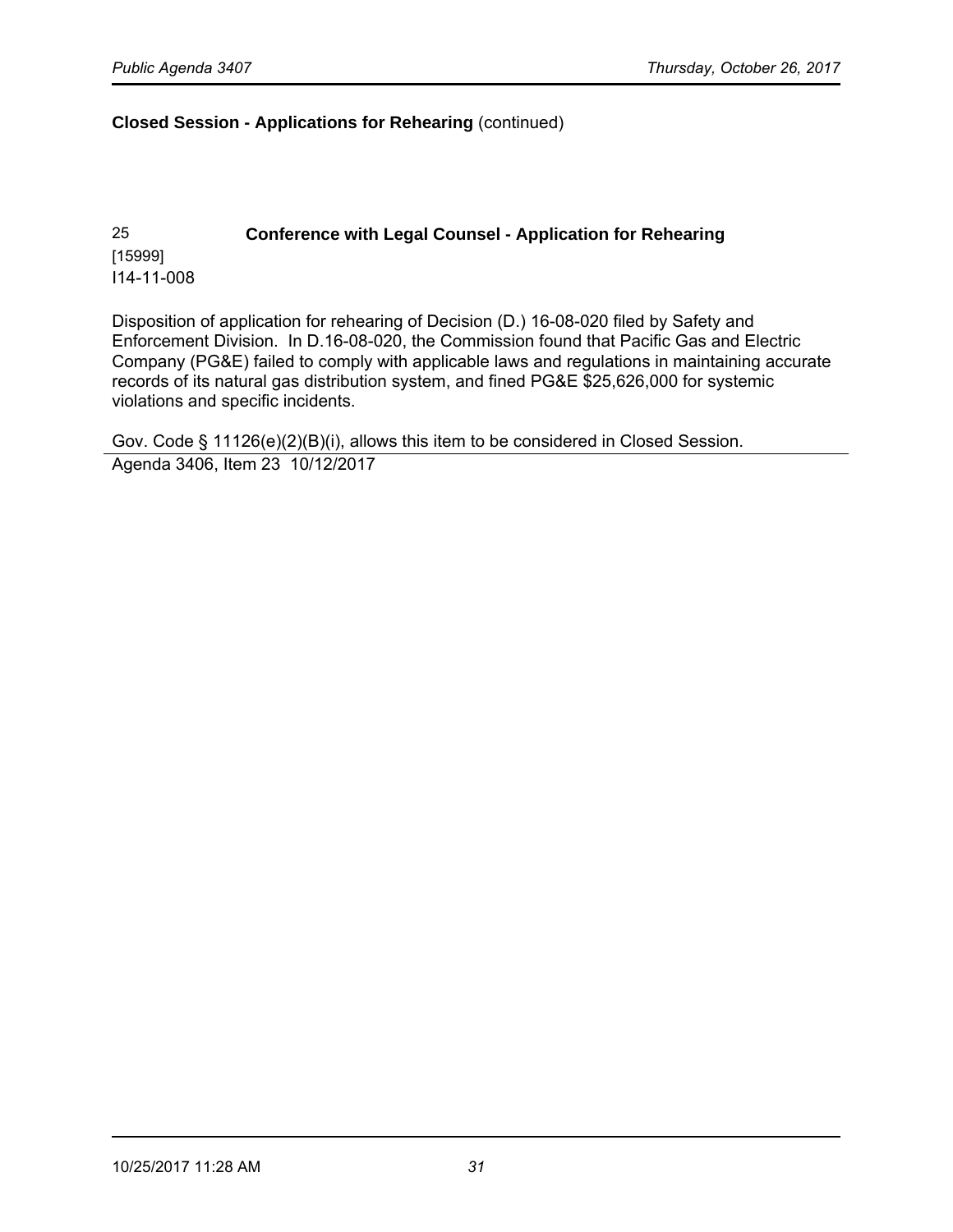#### **Closed Session - Applications for Rehearing** (continued)

26 **Conference with Legal Counsel - Application for Rehearing** [16021] A17-03-010

Application for rehearing of Resolution T-17531 filed by Kerman Telephone Company (Kerman). Resolution T-17531 was issued in response to an advice letter filed by Kerman to true-up Kerman's interim rate relief to adopted rates for Test Year 2016. In Resolution T-17531, the Commission ordered Kerman to refund \$559,783.78 to the California High Cost Fund-A in one lump sum payment within 45 days from the effective date of the Resolution.

Gov. Code § 11126(e)(2)(B)(i), allows this item to be considered in Closed Session. Agenda 3406, Item 24 10/12/2017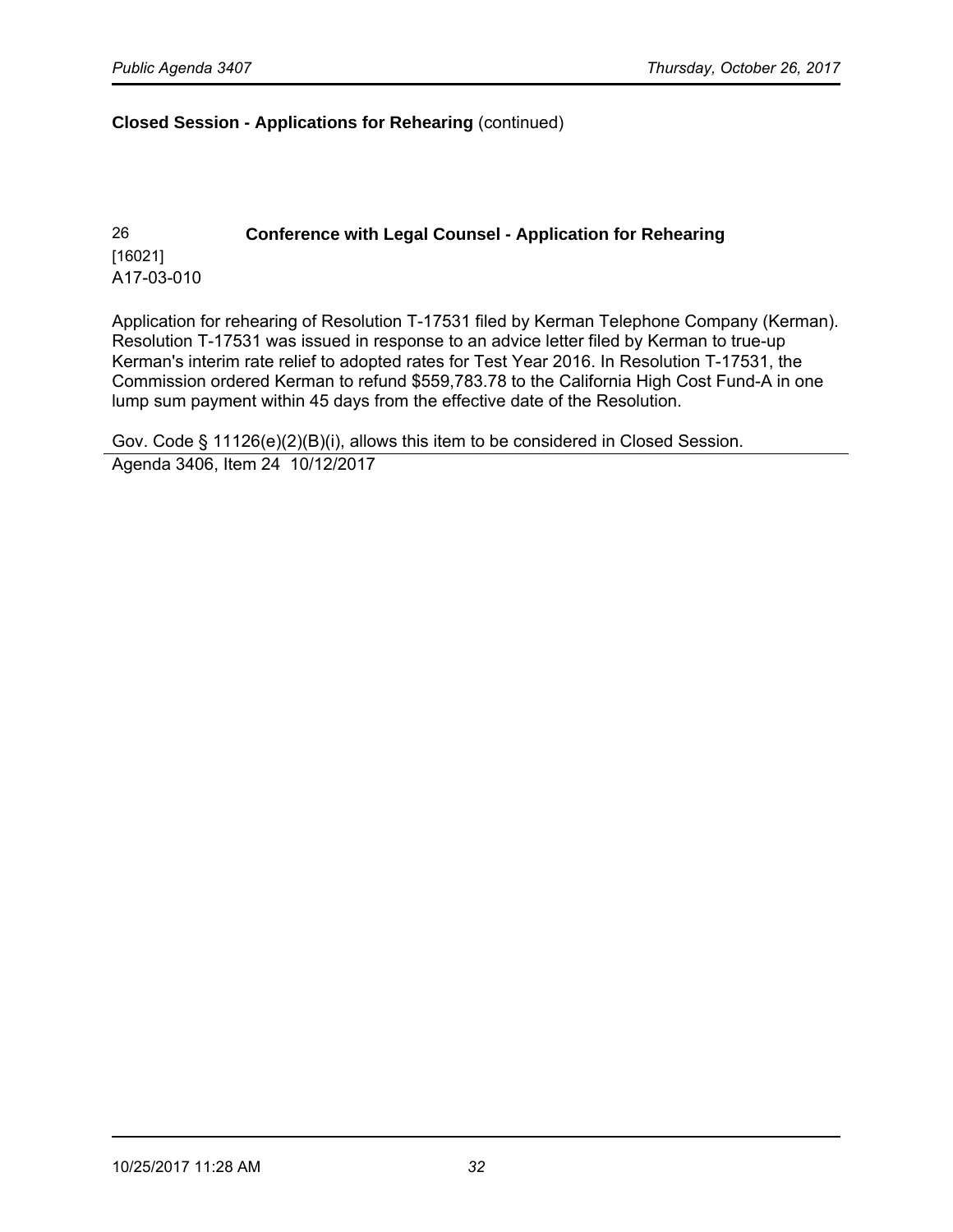#### **Closed Session - Applications for Rehearing** (continued)

# 27 **Conference with Legal Counsel - Application for Rehearing** [16037] A.09-04-001

Disposition of application for rehearing of Decision (D.) 16-09-009, filed by Californians for Renewable Energy (CARE) . D.16-09-009 adopts a \$25,000 penalty for Pacific Gas and Electric Company's violation of the Mariposa Settlement Agreement.

Gov. Code § 11126(e)(2)(B)(i), allows this item to be considered in Closed Session.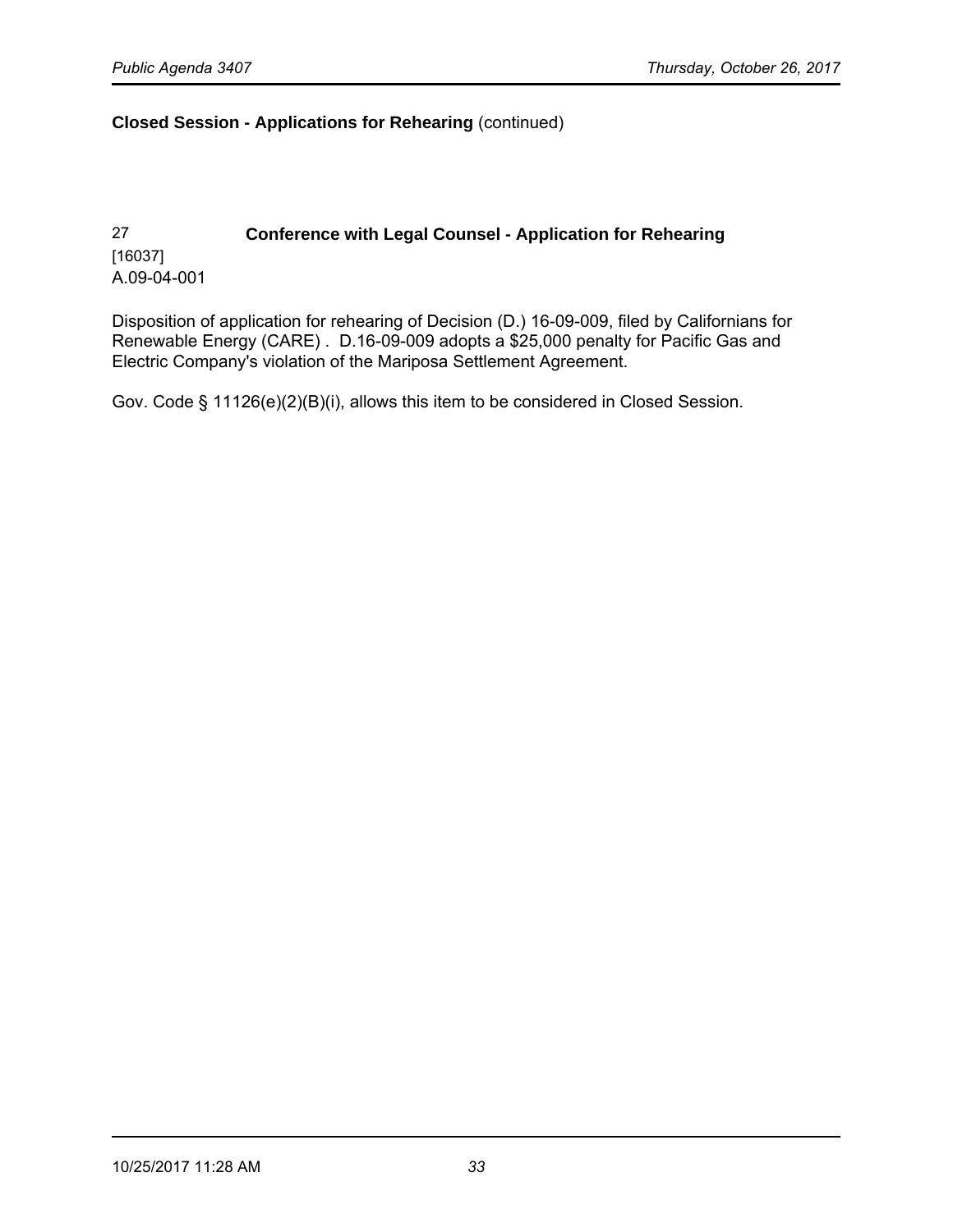### **Closed Session - Initiation of Litigation - Non-Federal**

Consideration of possible Commission initiation of, or intervention in, litigation. *Gov. Code § 11126(e)(2)(C)(i) and/or § 11126(d)(2), allows this item to be considered in Closed Session.*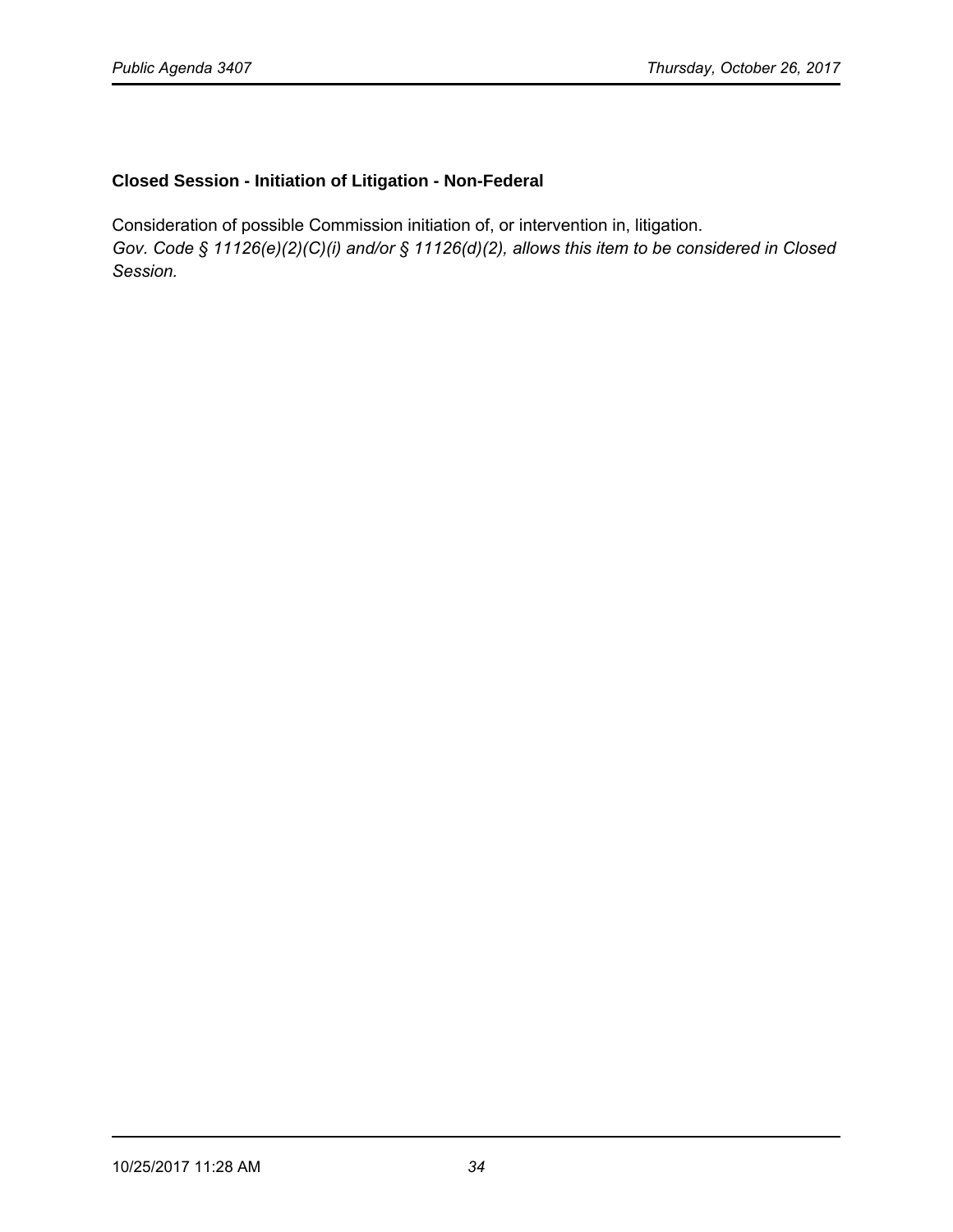#### **Closed Session - Threatened Litigation - Non-Federal**

Significant exposure to litigation

*Gov. Code § 11126(e)(2)(B), allows this item to be considered in Closed Session*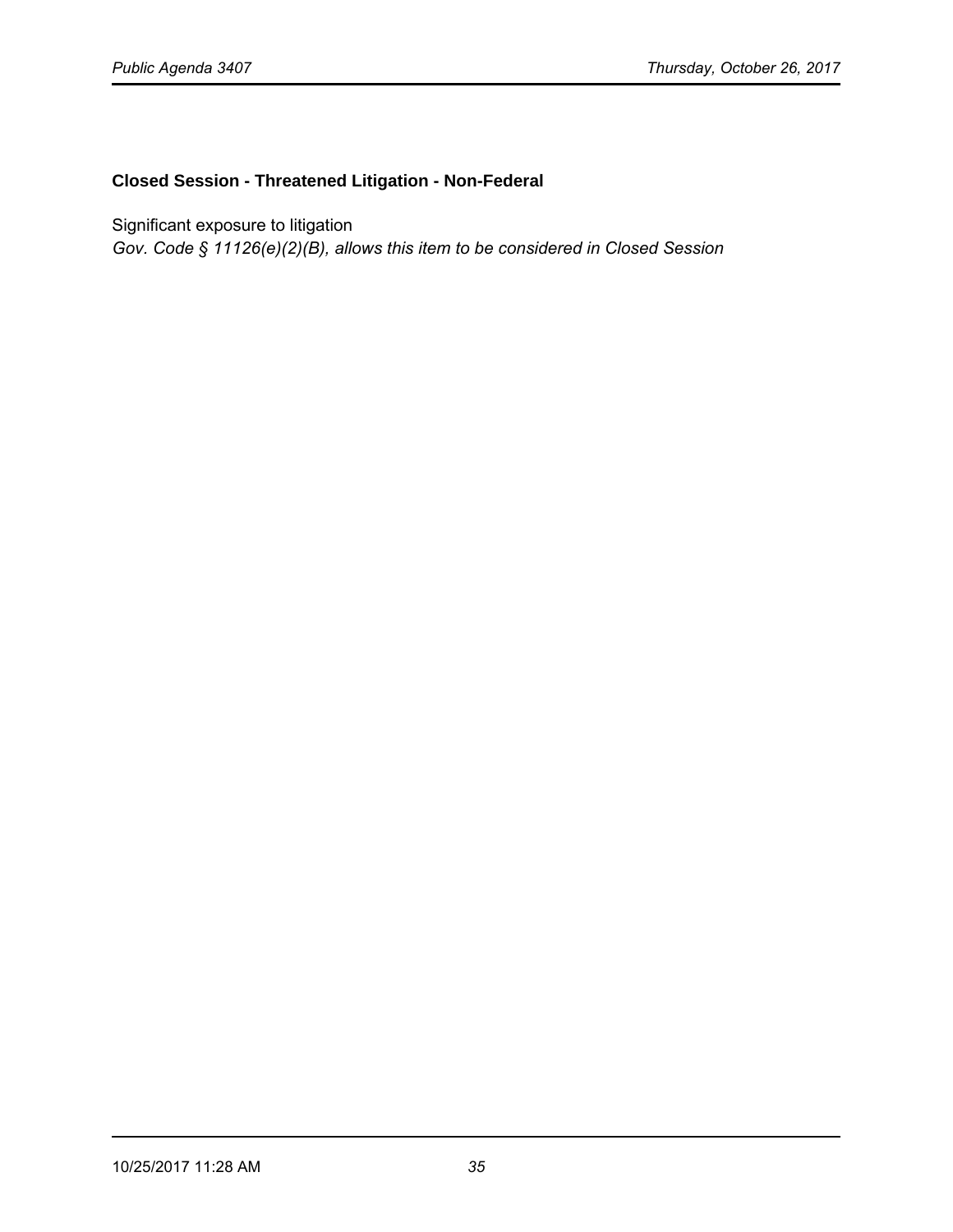## **Closed Session - Existing Litigation - Non-Federal**

28 **Conference with Legal Counsel - Existing Litigation**  [16043] California Court of Appeal, First Appellate District, Division One, Case No. A150192

Central Coast Alliance United for a Sustainable Economy and the Sierra Club v. Public Utilities Commission of the State of California. (California Court of Appeal, First Appellate District, Division One, Case No. A150192)

Gov. Code § 11126(e)(2)(A), allows this item to be considered in Closed Session.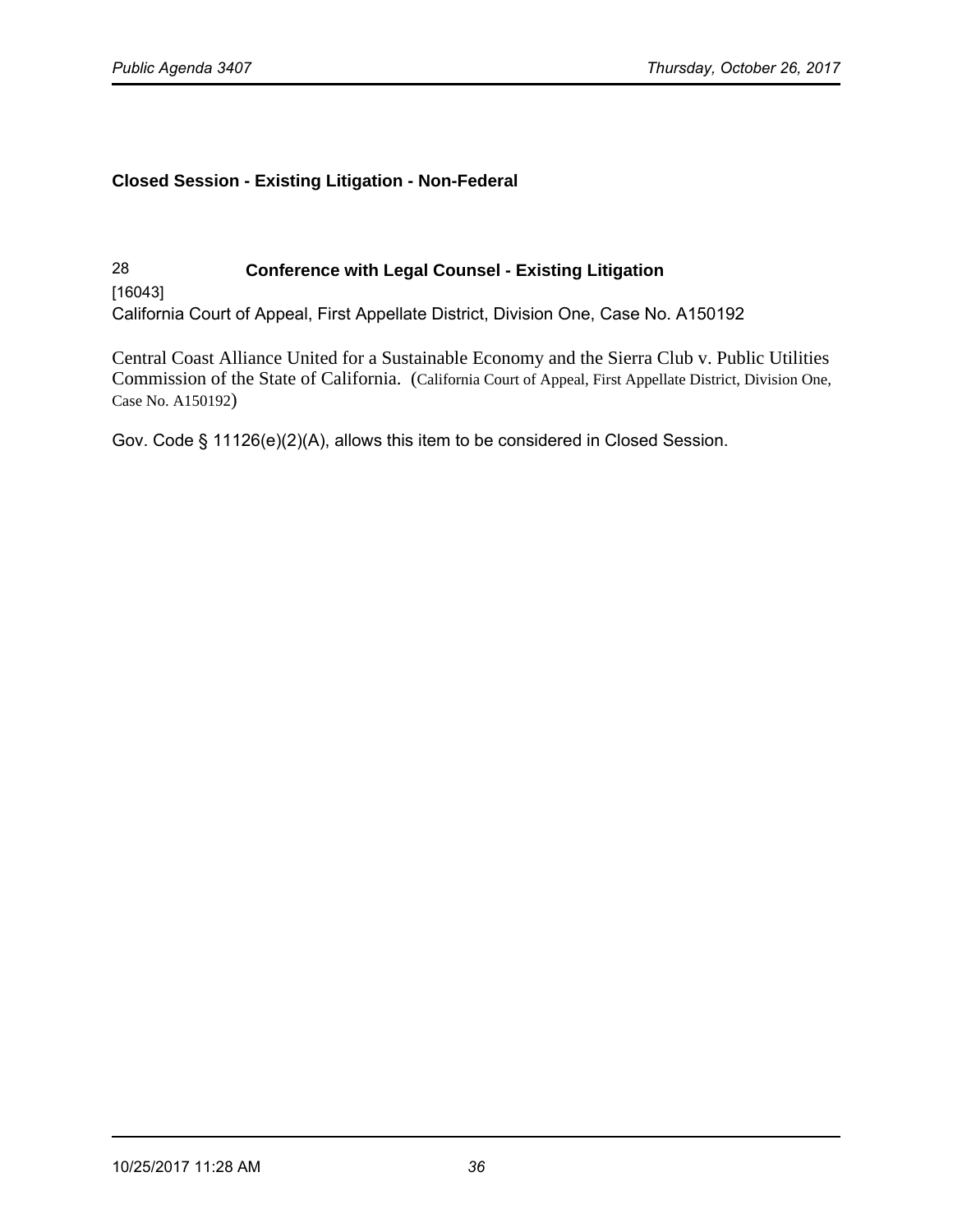## **Closed Session - Appeals from Presiding Officer's Decisions**

Discussion of Appeals of Presiding Officer's Decision.

*Pub. Util. Code § 1701.2(h), allows a Presiding Officer's Decision to be considered in Closed Session*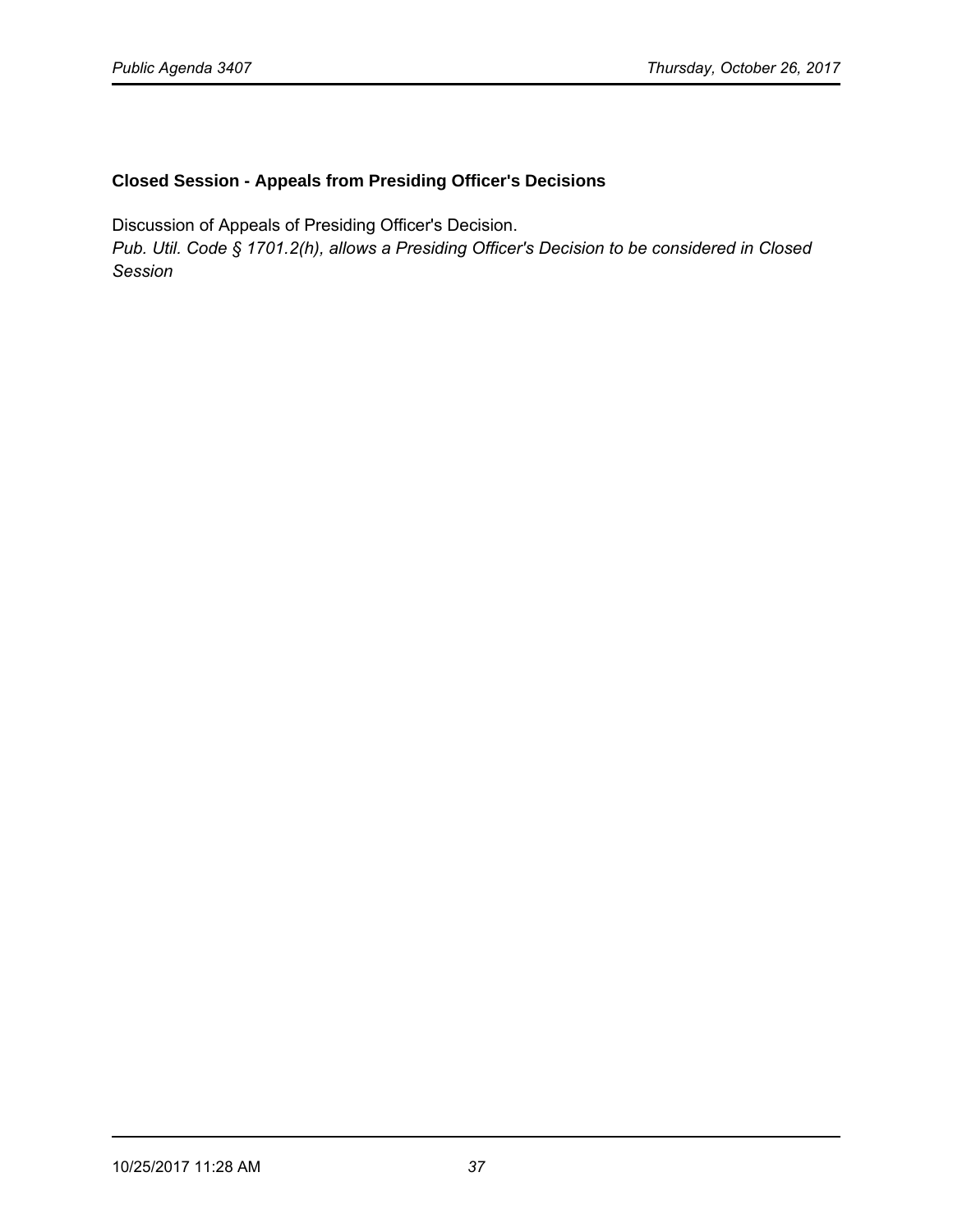**Closed Session - Federal**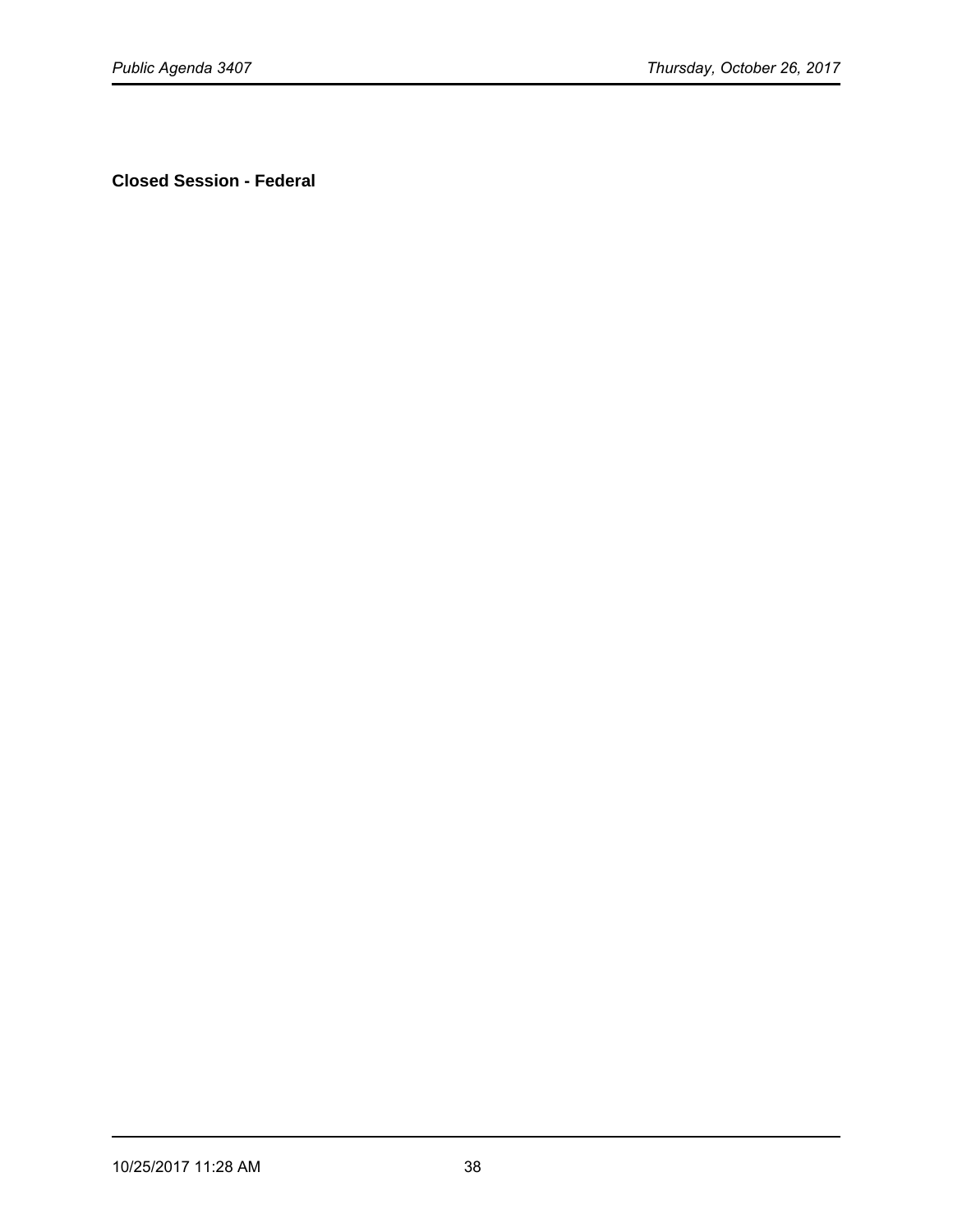# **Closed Session - Existing Litigation - Federal**

Existing Litigation - Federal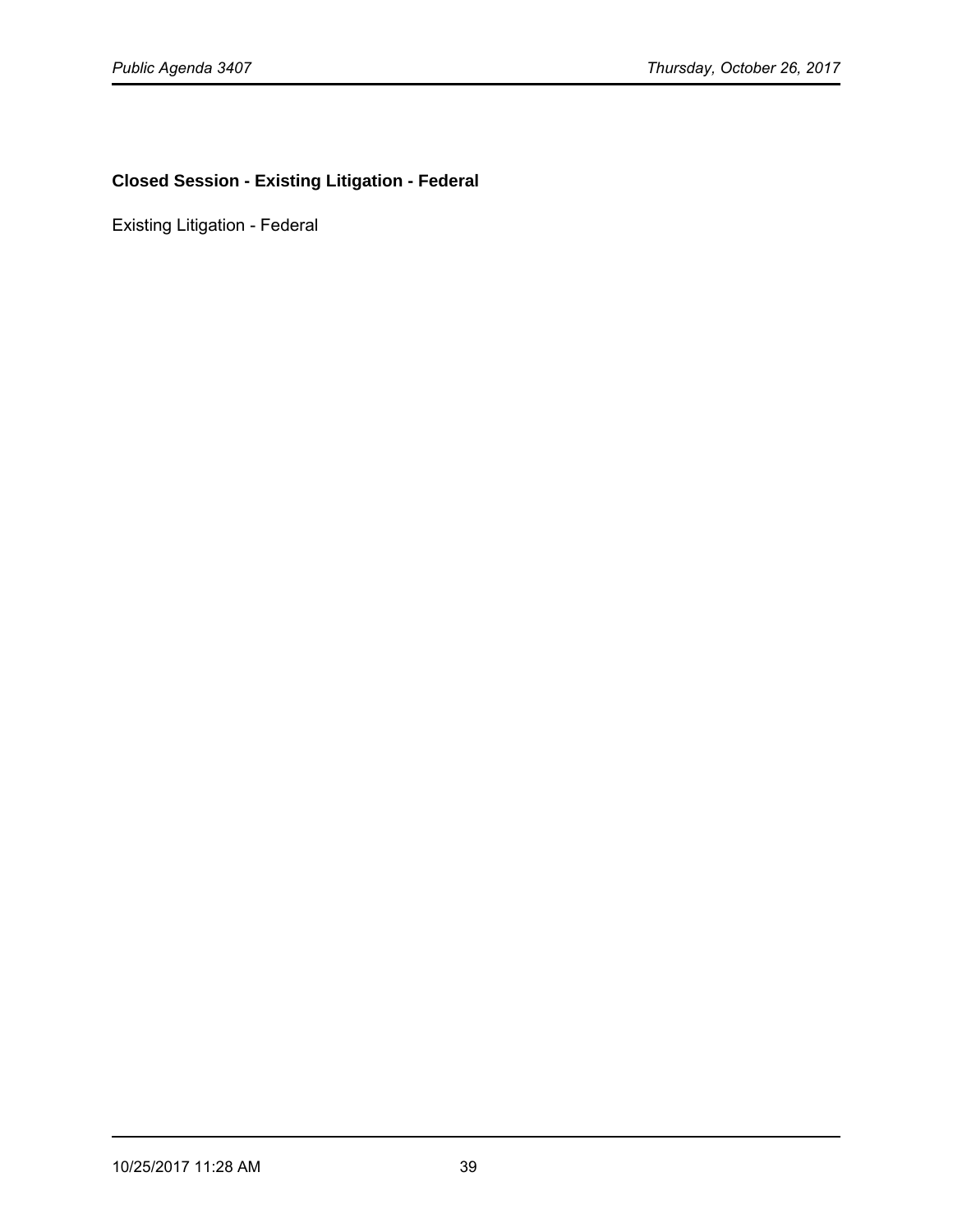# **Closed Session - Initiation of Litigation - Federal**

Consideration of possible Commission initiation of, or intervention in, federal agency or court proceedings.

*Gov. Code § 11126(e)(2)(C)(i), allows this item to be considered in Closed Session.*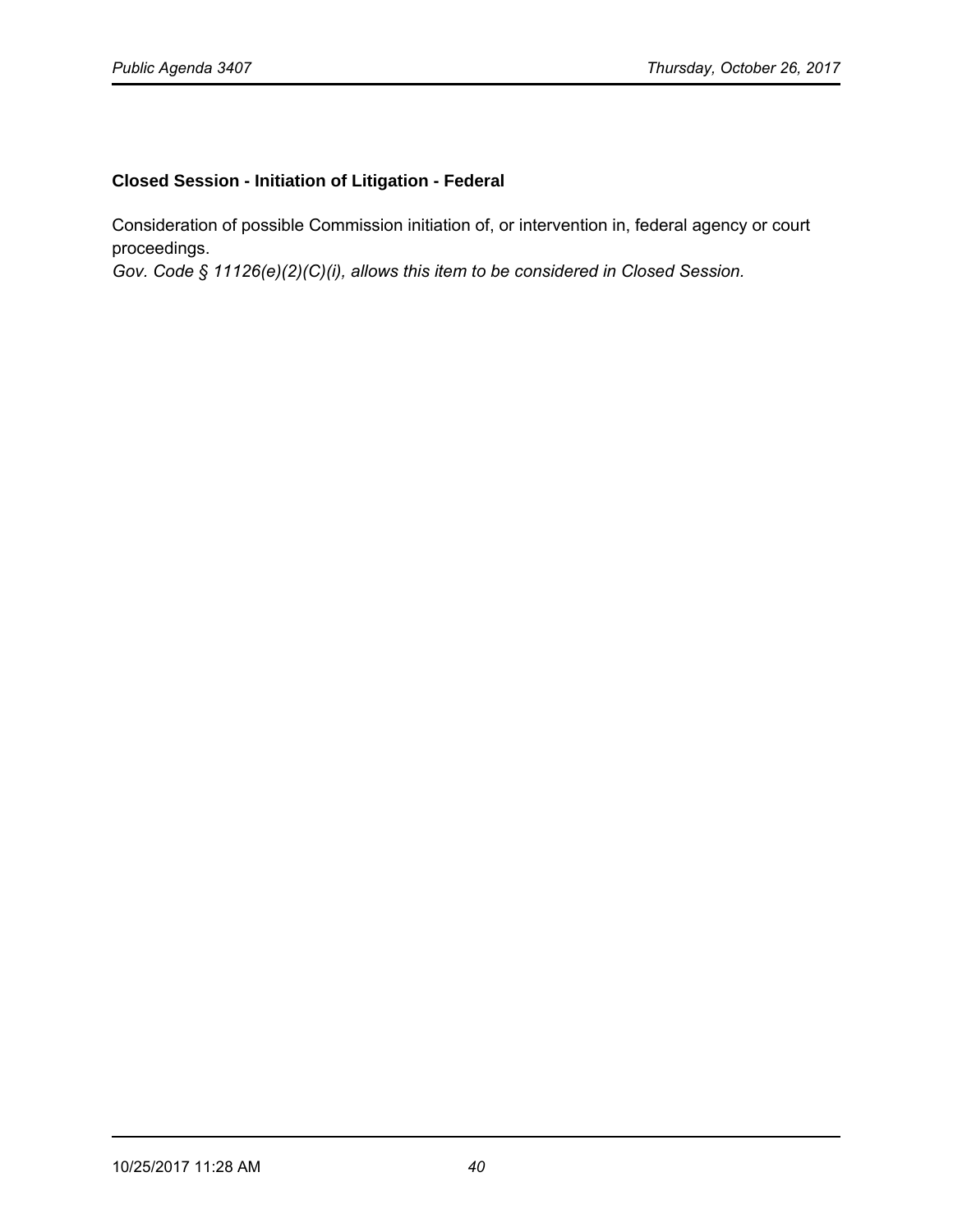### **Closed Session - Threatened Litigation - Federal**

Significant exposure to litigation in federal agency or court proceedings. *Gov. Code § 11126(e)(2)(B), allows this item to be considered in Closed Session*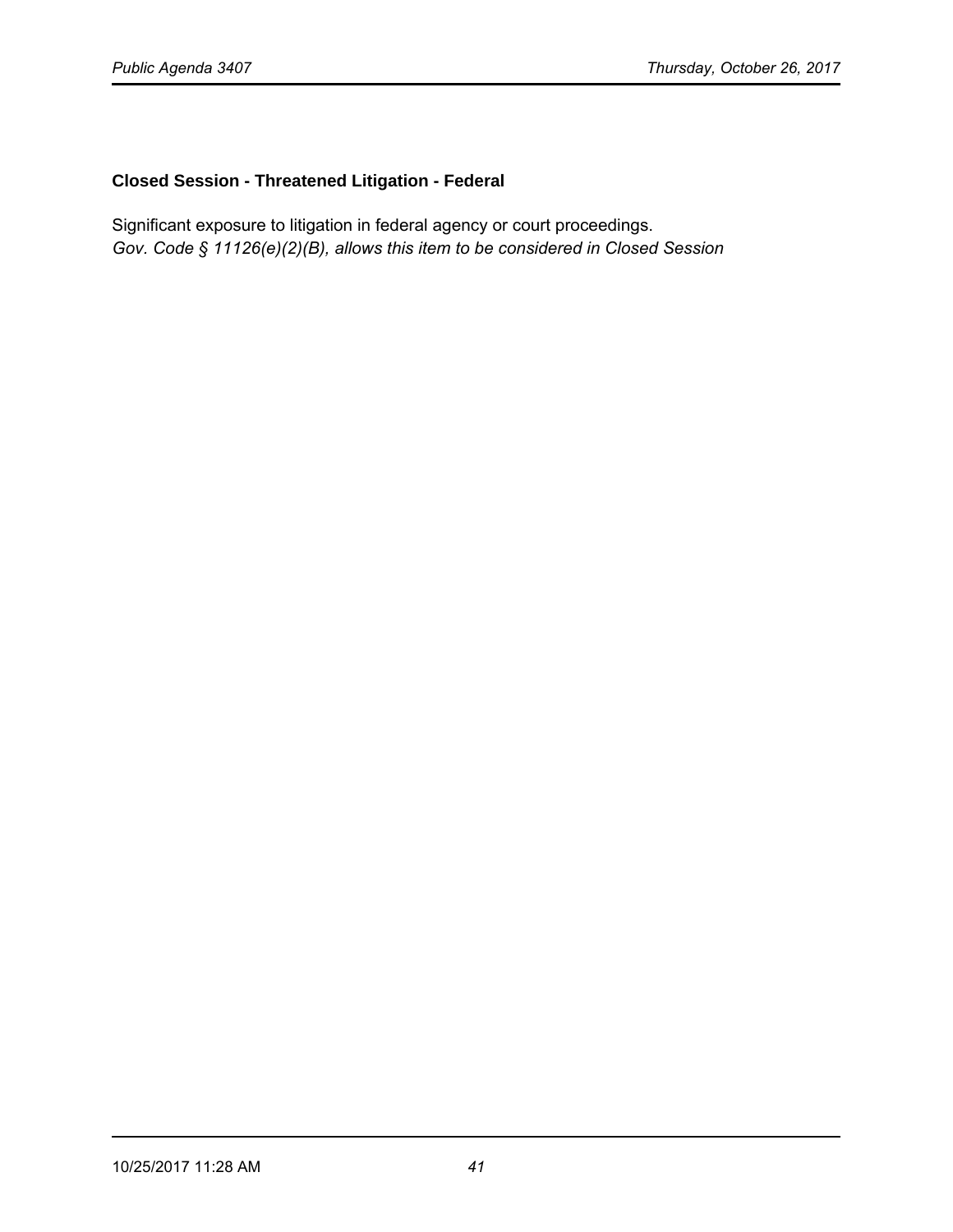### **Closed Session - FERC Docket No. EL00-95-000, et al.**

Conference with Legal Counsel - Existing Litigation; San Diego Gas & Electric Co., FERC Docket No. EL00-95, Investigation of Practices of the California Independent System Operator and the California Power Exchange, FERC Docket EL00-98, and related dockets, CPUC v. FERC, Ninth Circuit Nos. 01-71051, et al., and 01-71934, et al., and related dockets.

*Gov. Code § 11126(e)(2)(A), allows this item to be considered in Closed Session.*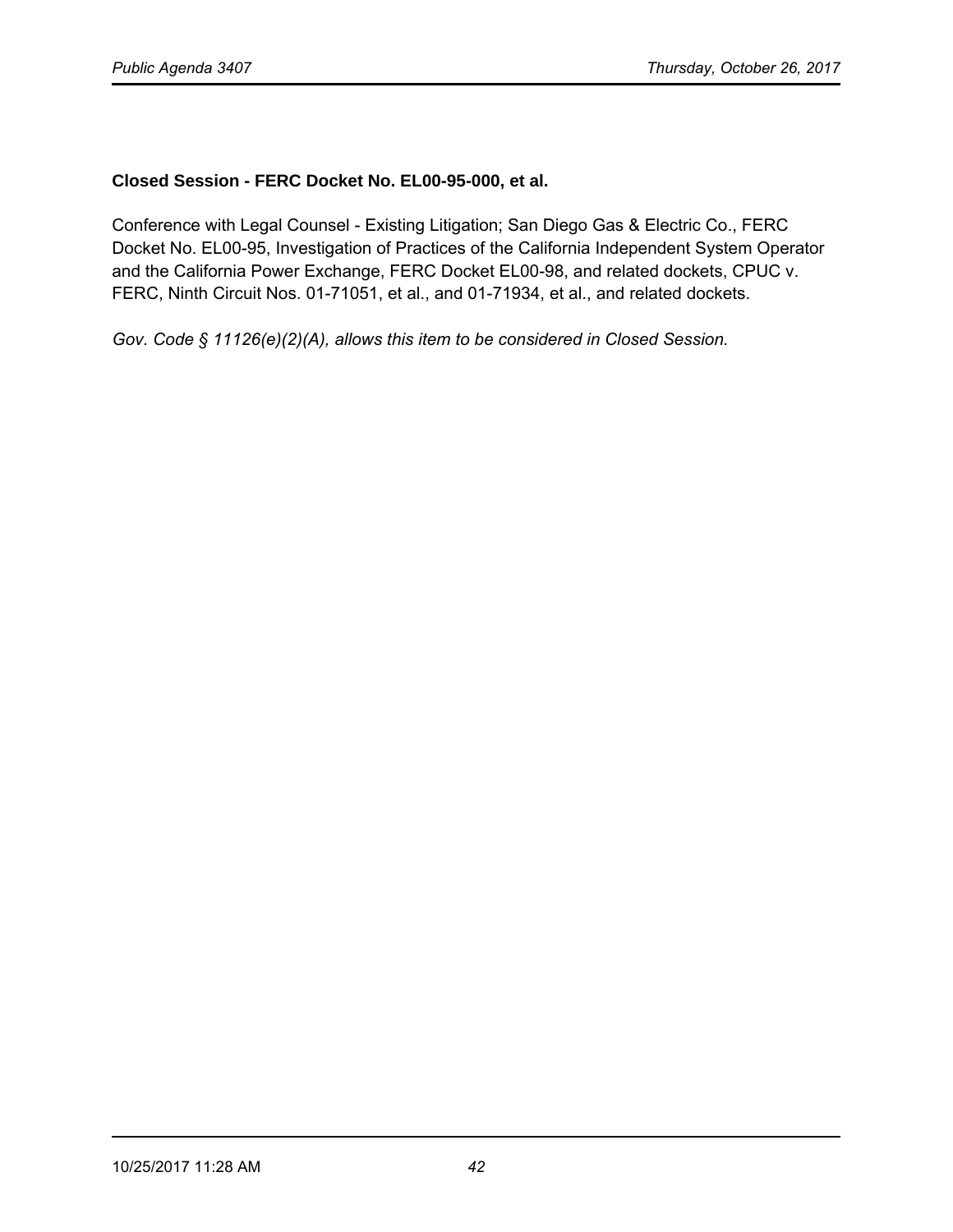## **Closed Session - Administrative Matters**

Consideration and discussion of administrative matters.

*Public Utilities Code section 1701.1(f) allows this item to be considered in Closed Session.*